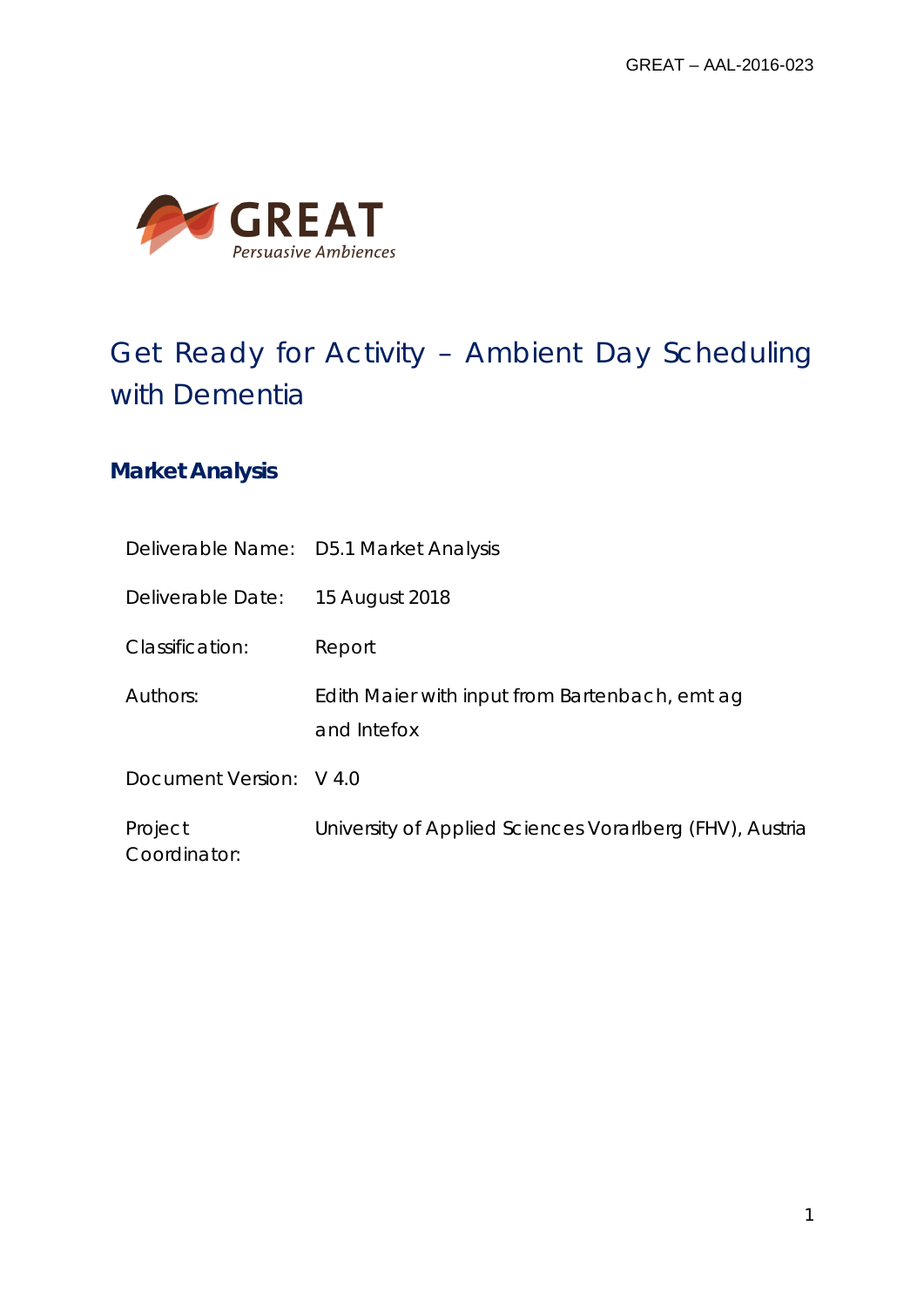Project Partners: Bartenbach GmbH Fachhochschule St. Gallen Apollis – Institut für Sozialforschung und Demoskopie O.H.G. Intefox GmbH Altersheim Stiftung Griesfeld EMT – energy management team AG CURAVIVA Schweiz Tirol Kliniken GmbH – Hall

> The project GREAT no AAL-2016-023 is funded through the AAL program of the EU



### Preface

This document forms part of the Research Project "Get Ready for Activity – Ambient Day Scheduling with Dementia (GREAT)" funded by the AAL 2016 "Living well with dementia" funding program as project number AAL-2016-023. The GREAT project will produce the following Deliverables:

- D1.1 Medical, psychological, and technological framework
- D2.1 Applicable hardware components
- D<sub>2.2</sub> Applicable software components
- D2.3 Field tested hardware components
- D2.4 Field tested software components
- D3.1 Implementation report
- D3.2 Field test report
- D4.1 Communication strategy
- D4.2 Stakeholder management report
- D5.1 Report on market analysis
- D5.2 Dissemination plan
- D5.3 Final business plan
- D5.4 Exploitation plan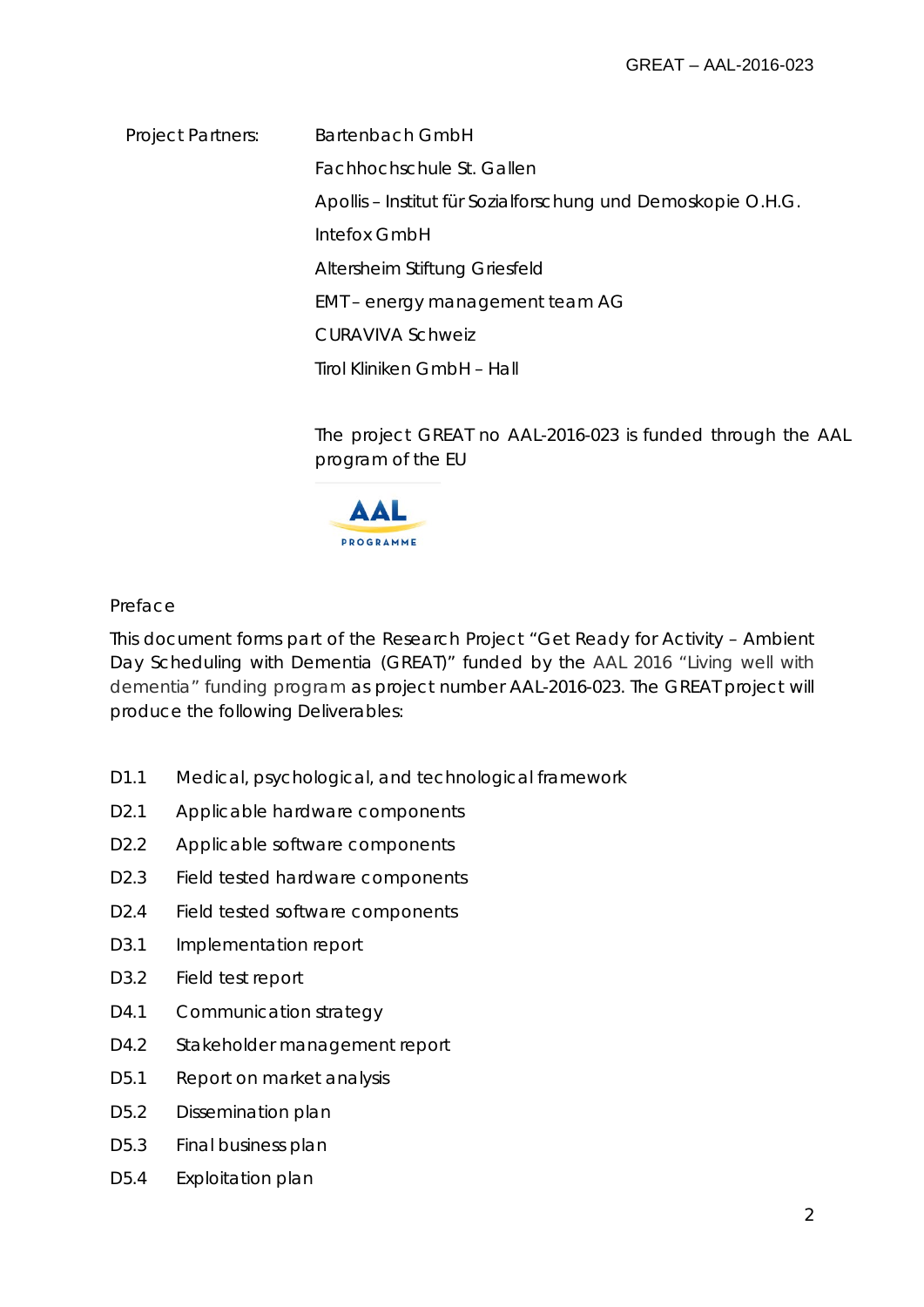The GREAT project and its objectives are documented at the project website http://uct-web.labs.fhv.at. More information on GREAT and its results can also be obtained from the project consortium:

Prof. Dr. Guido Kempter (project manager), University of Applied Sciences Vorarlberg (FHV), Phone: + 43 5572 792 7300, Email: [guido.kempter@fhv.at](mailto:guido.kempter@fhv.at)

Hermann Atz, Institute for Social Research and Opinion Polling OHG (APOLLIS), Phone: +39 0471 970115, Email: [hermann.atz@apollis.it](mailto:hermann.atz@apollis.it)

Mag. Wilfried Pohl, Bartenbach GmbH, Phone: +43-512-3338-66, Email: [wilfried.pohl@bartenbach.com](mailto:wilfried.pohl@bartenbach.com)

Quirino Nardin, Intefox GmbH, Phone: +43 699 1900 8889, Email: [info@intefox.com](mailto:info@intefox.com)

Dr. Marksteiner Josef, Tirol Kliniken Hall, Phone: +43 (0)50504 33000, Email: [josef.marksteiner@tirol-kliniken.at](mailto:josef.marksteiner@tirol-kliniken.at)

Prof. Dr. Edith Maier, University of Applied Sciences St. Gallen (FHS), Phone: +41 71 226 17 44, Email: [edith.maier@fhsg.ch](mailto:edith.maier@fhsg.ch)

Beat Sauter, energy management team ag (emt), Phone: +41 71 660 02 86, Email: [beat.sauter@emt.ch](mailto:beat.sauter@emt.ch)

Anna Jörger, CURAVIVA Schweiz, Phone: +43 (0)31 385 33 45, Email: [a.joerger@curaviva.ch](mailto:a.joerger@curaviva.ch)

Cornelia Ebner, Stiftung Griesfeld, ÖBPB – APSP, Phone: +39 (0) 471 82 63 43, Email: [cornelia.ebner@griesfeld.it](mailto:cornelia.ebner@griesfeld.it)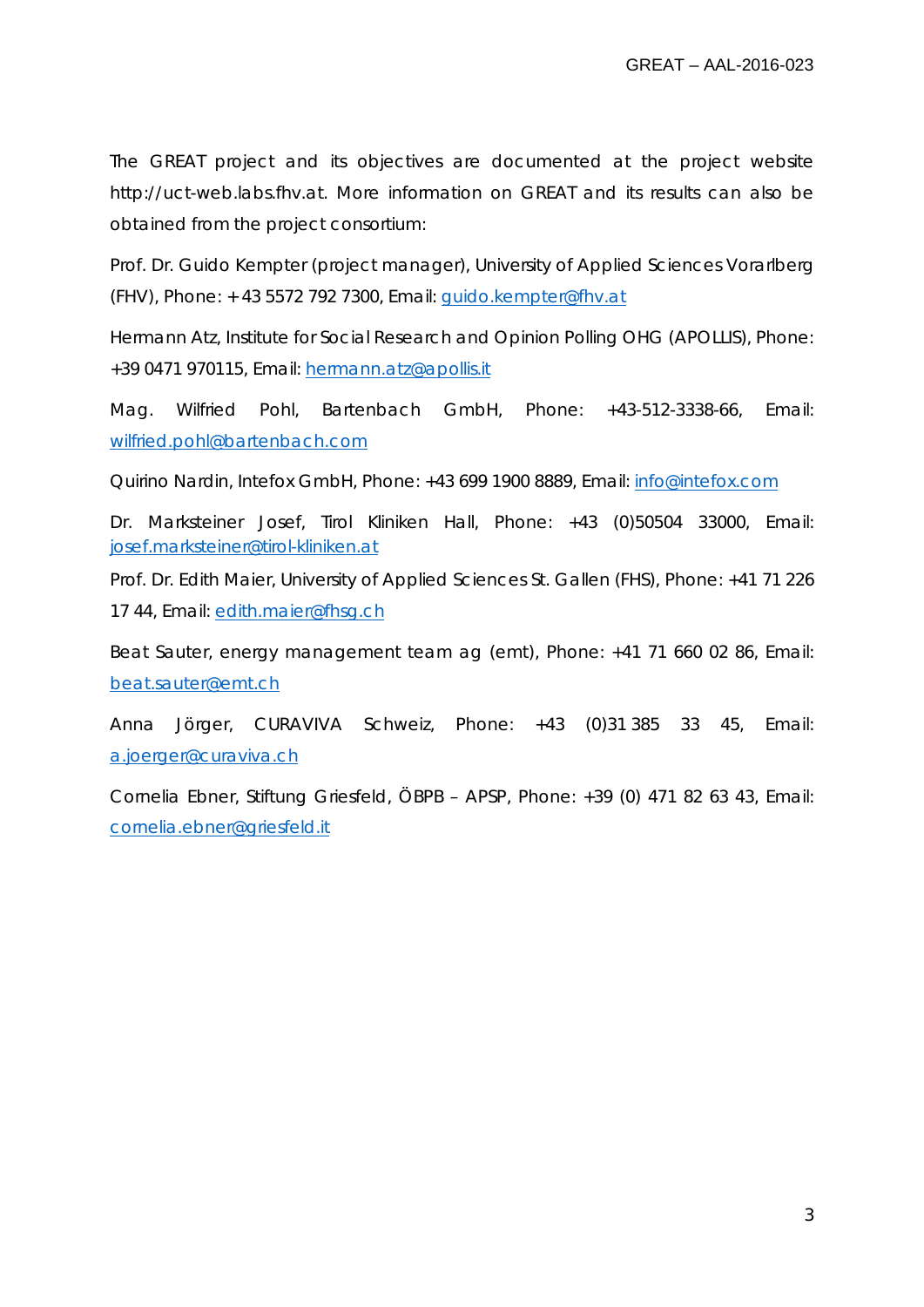# <span id="page-3-0"></span>**Table of Contents**

| 1              |       |  |  |  |  |
|----------------|-------|--|--|--|--|
| 1.1            |       |  |  |  |  |
| $\overline{2}$ |       |  |  |  |  |
| 2.1            |       |  |  |  |  |
| 2.2            |       |  |  |  |  |
| 2.3            |       |  |  |  |  |
| 3              |       |  |  |  |  |
| 3.1            |       |  |  |  |  |
| 3.2            |       |  |  |  |  |
| 3.3            |       |  |  |  |  |
| 4              |       |  |  |  |  |
| 4.1            |       |  |  |  |  |
| 4.2            |       |  |  |  |  |
|                | 4.2.1 |  |  |  |  |
|                | 4.2.2 |  |  |  |  |
| 5              |       |  |  |  |  |
| 5.1            |       |  |  |  |  |
| 5.2            |       |  |  |  |  |
| 5.3            |       |  |  |  |  |
| 5.4            |       |  |  |  |  |
| 6              |       |  |  |  |  |
| 7              |       |  |  |  |  |
| 8              |       |  |  |  |  |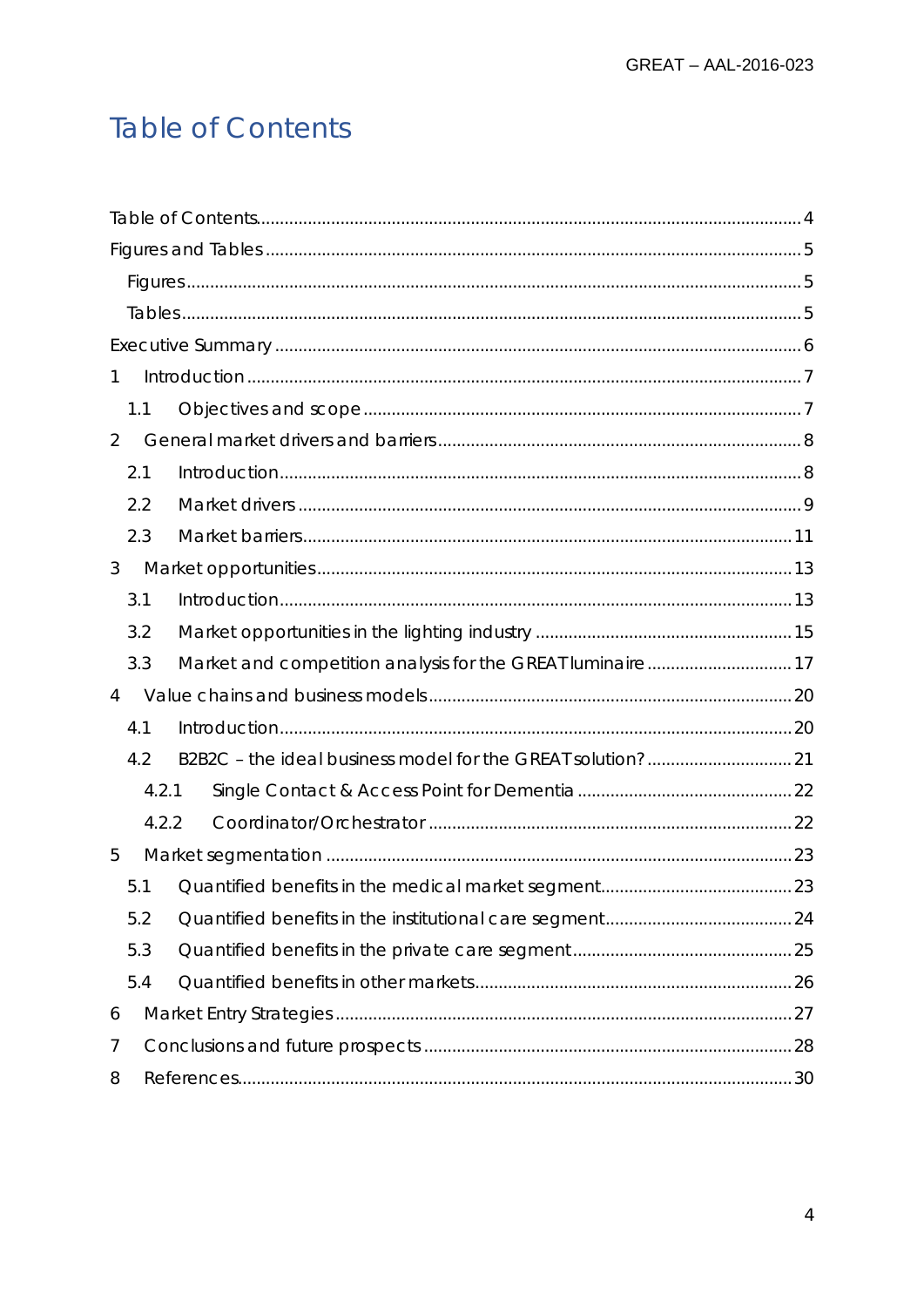# <span id="page-4-0"></span>Figures and Tables

## <span id="page-4-1"></span>**Figures**

Figure 1: Growth drivers in the European lighting market Figure 2: European human centric lighting market (by scenario) Figure 3: European human centric lighting market (by application) Figure 4: Free-standing luminaire developed in the GREAT project Figure 5: Business models in the AAL sector Figure 6: Micro-level effects in the medical segment Figure 7: Micro-level effects in the institutional care segment Figure 8: Macro-level effects in the institutional care segment Figure 9: Macro-level effects in the private care segment Figure 10: Macro-level effects of the office segment in the public health sector

## <span id="page-4-2"></span>Tables

Table 1 Competition analysis of luminaires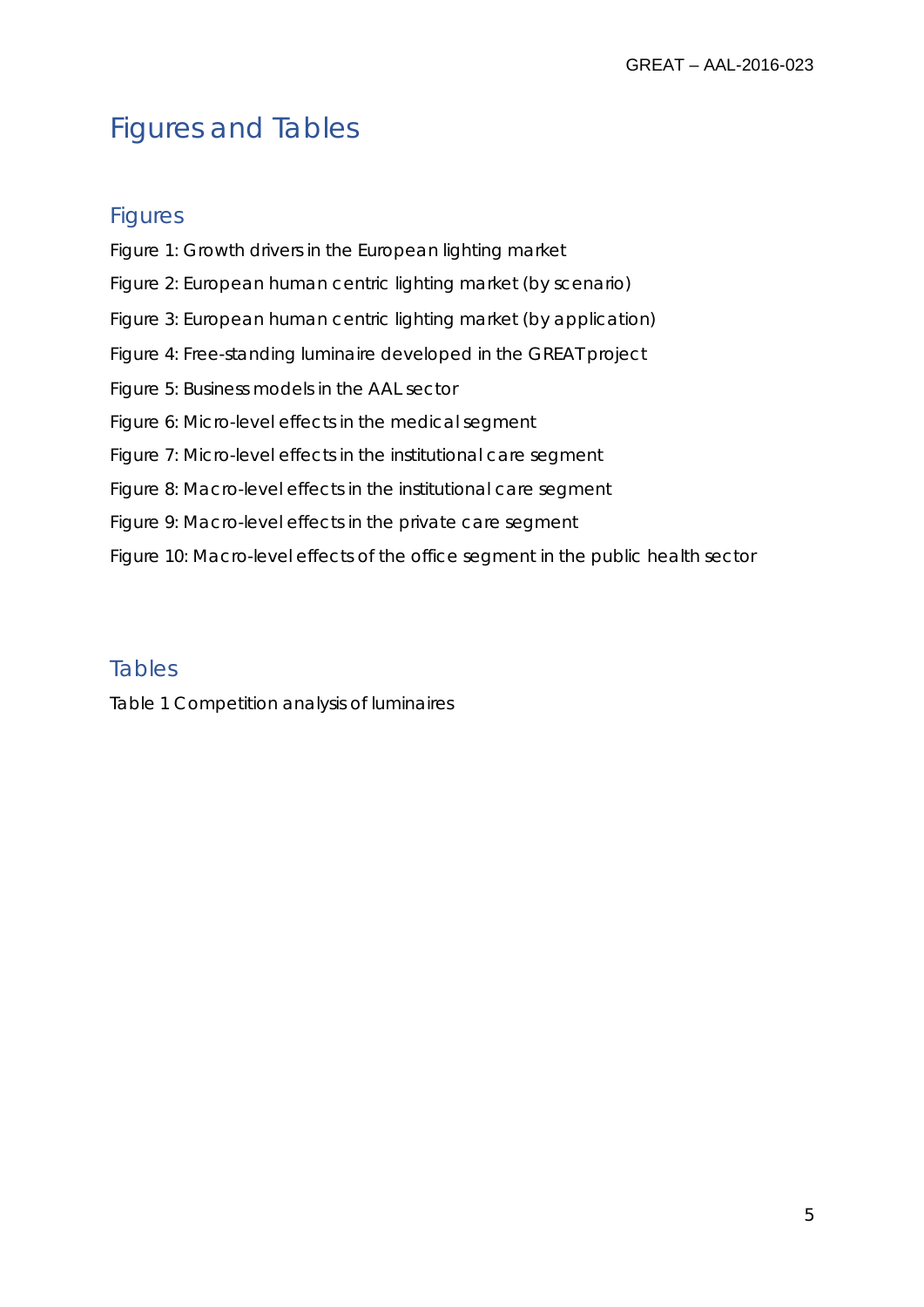## <span id="page-5-0"></span>Executive Summary

The market analysis has been conducted primarily by the industry partners with a view to commercialisation of the GREAT solution. It investigates the economic opportunities in terms of market volume, (potential) customer segments and their respective quantified benefits. It is very much focused on the GREAT luminaire because it has the greatest market potential. Besides, we are not planning to market or sell the other modules (scent and sound) independently but only as part of an integrated solution.

The market potential for AAL solutions in general, and for dementia, in particular, is enormous, given demographic developments. The increasing penetration of technology esp. wearables and smartphones, are further growth drivers. The commercialisation of AAL solutions, however, faces tough challenges such as the fragmentation of the market, a lack of information and transparency, which results in a lack of market intelligence, as well as complex regulatory environments, lack of technical skills as well as privacy and security concerns.

To enter the market successfully, we have moved away from a linear value chain to an umbrella market where different actors work more closely together to develop and market our common solution. Besides, we pursue a solution-oriented selling approach which includes consulting and planning, rather than a straight-forward, productbased business model.

The B2B2C consumer model has emerged as the most suitable model where an intermediary can facilitate access through avenues such as distribution or marketing networks. For example, a nursing home buys the integrated solution that has the backing or has been recommended by a trusted third party such as CURAVIVA, the national organisation of care facilities. In the GREAT project, this translates into a

- Single contact&access point
- Coordinator/Orchestrator

Whereas the contact point should be neutral, non-profit and focus on providing advice and guidance, the role of orchestrator who coordinates the whole value creation network including planning, consulting and post-purchase support, could also be taken on by a private company.

The GREAT system can be sold as an integrated solution (luminaire, scent and sound), which may well be the preferred option for institutional care facilities. As far as mobile installations for private customers are concerned, we consider leasing as the most attractive option given the dynamic progress of the disease. By integrating app control into our installations, use, installation, configuration and updates of the system are independent of time and place.

The GREAT project was launched to improve the quality of life of people with dementia as well as their families and formal and informal caregivers. Whilst these customers segments are still in the centre of our endeavours, we see an even greater opportunity to market the GREAT solution, esp. its lighting component, to additional customer segments in the office and industrial sectors.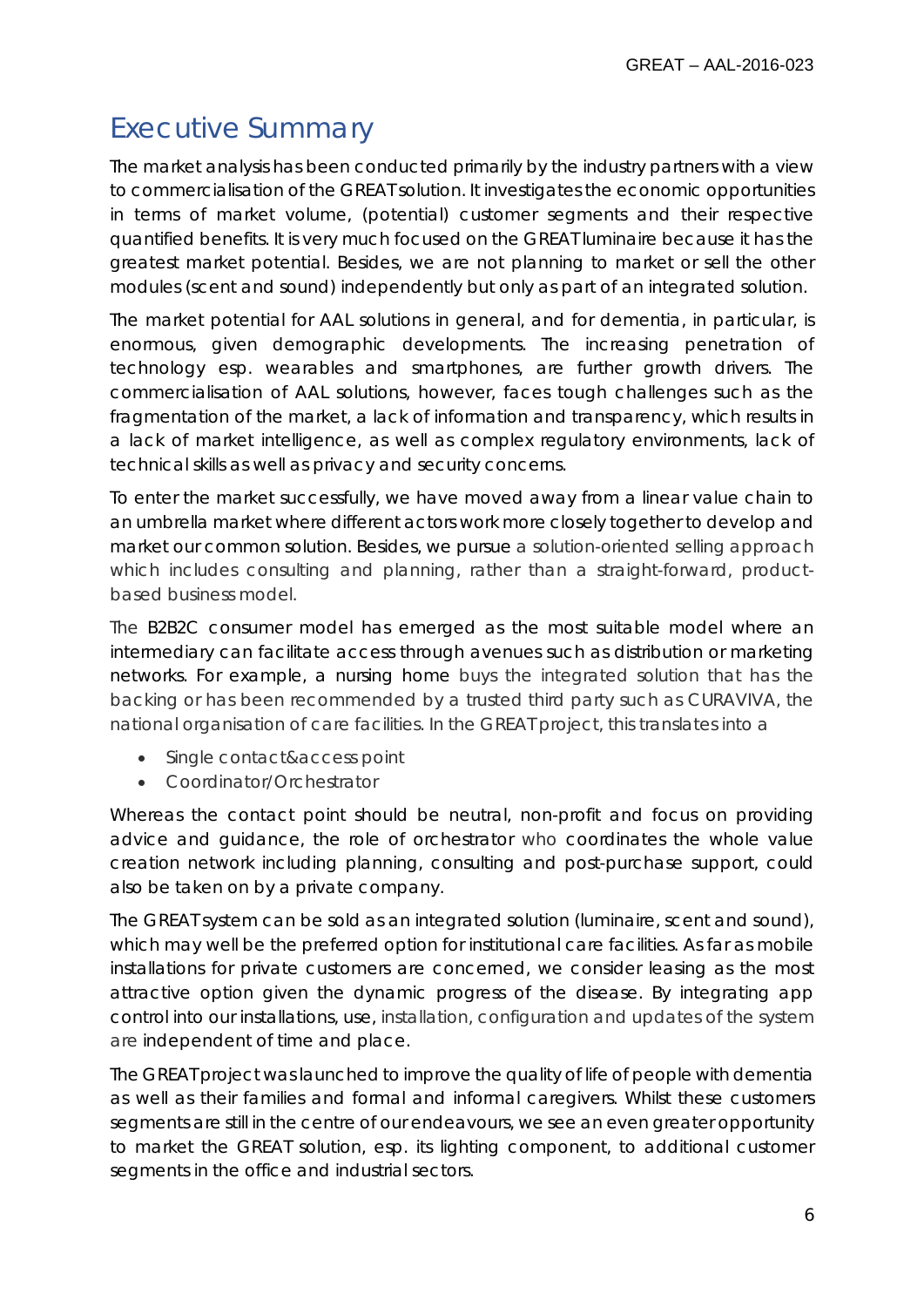## <span id="page-6-0"></span>1 Introduction

## <span id="page-6-1"></span>1.1 Objectives and scope

This deliverable is intended to provide an analysis of the markets that are relevant to the GREAT solution and its various components. It investigates the economic opportunities in terms of market size, (potential) customer segments and their respective profitabilities. It also discusses strategies concerning market entry and future prospects. It does not report on academic and non-academic dissemination activities of the results of the project such as conferences, contacts to potential partners, exhibitions, etc. These are discussed in the Deliverable 5.2 Dissemination plan.

The market analysis is very much focused on the GREAT luminaire because it has the greatest market potential. Besides, we are not planning to market or sell the other modules (scent and sound) independently but only as part of an integrated solution.

It is based on the following internal documents:

- GREAT Proposal and the related Description of Work
- A 1-year student project about technological support for people with dementia and their caregivers, which also included looking at possible business models<sup>[1](#page-6-2)</sup>
- A master thesis about technical assistance systems for people with dementia<sup>[2](#page-6-3)</sup>
- A study commissioned by CURAVIVA on the acceptance of AAL solutions by end-users[3](#page-6-4)
- A market analysis prepared by Bartenbach concerning the free-standing luminaire

The Market Analysis is furthermore related to the following deliverables:

- D5.2 Dissemination plan
- D5.3 (Intermediate) business plan
- D5.4 Exploitation plan

 $\overline{a}$ 

We have consulted the recent report "AAL Market and Investment Report" prepared by the *Technopolis group* in May 2018[4](#page-6-5), as well as specific reports related to the lighting industry, e.g. the White Paper on Human-Centric Lighting<sup>5</sup>, the study prepared by A.T.

<span id="page-6-2"></span><sup>1</sup> Zoller, C., Bögle S. & Chiavi (2016). Technische Unterstützung für Demenzkranke und deren Betreuungspersonen. Unpublished Report, FHS St. Gallen.

<span id="page-6-3"></span><sup>2</sup> Bachofen, S. (2016). Technische Assistenzsysteme für Menschen mit Demenz. Unpublished Master Thesis, FHS St. Gallen.

<span id="page-6-4"></span><sup>3</sup> Technologiekonzept für das Wohn- und Pflegemodell 2030 (2016). Prepared by FZI Forschungszentrum Informatik, Karlsruhe,for CURAVIVA. Unpublished Report.

<span id="page-6-5"></span><sup>4</sup> Varnay et al. (2018). AAL Market and Investment Report. A study prepared for the AAL Programme (Active and Assisted Living) by Technopolis Group, May 2018.

<span id="page-6-6"></span><sup>5</sup> Human Centric Lighting: Going Beyond Energy Efficiency. Report prepared by A.T. Kearney for Lighting Europe and the German Electrical and Electronic Manufacturers' Association (ZVEI), July 2013. [https://www.lightingeurope.org/human-centric-lighting.](https://www.lightingeurope.org/human-centric-lighting)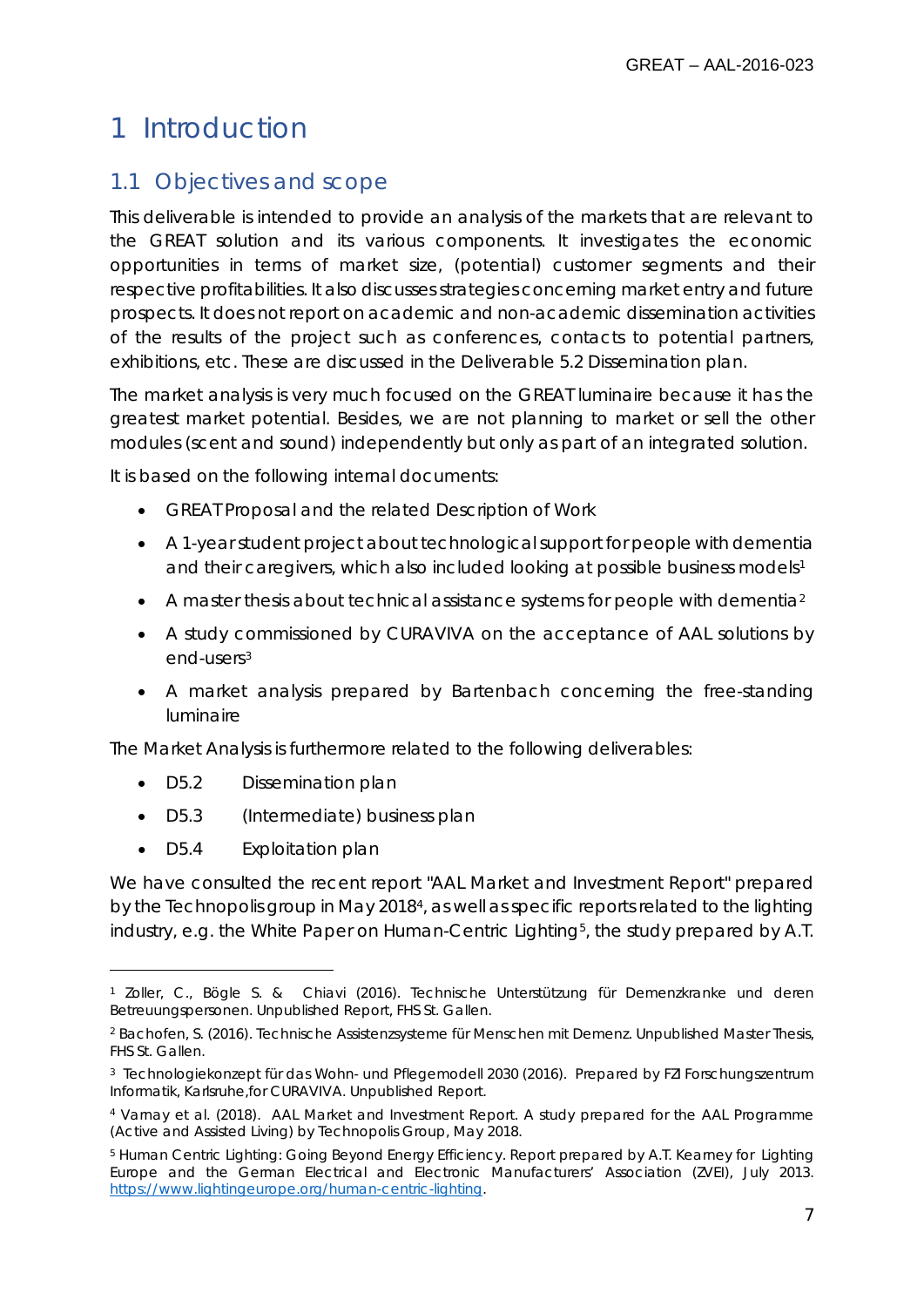Kearney for LightingEurope and the German Electrical and Electronic Manufacturers' Association (ZVEI) and the presentations, also prepared by A.T. Kearney, on the quantified benefits of human-centric lighting.[6](#page-7-2)

There is some overlap between the deliverables D5.1, D5.3 and D5.4 since all of them deal with the market potential, drivers and barriers for AAL solutions, value chains and business models to some extent. However, the emphasis is different: in the **Market Analysis** we focus on the overall market potential for the GREAT solution, in particular its lighting component, the relevant markets and customer segments and their expected quantified benefits as well as changing value chains and business models.

In **the Intermediate Business Plan** we discuss to what extent the original assumptions have been validated and if we have to revise the original plan as presented in the business model canvas, and if so, why and how.

The **Exploitation Plan** sets up the environment for commercialising the outcomes of the GREAT project. It presents the exploitable outcomes, both products and services, discusses the GREAT value propositions for different customer segments and their respective requirements and settings.

## <span id="page-7-0"></span>2 General market drivers and barriers

## <span id="page-7-1"></span>2.1 Introduction

 $\overline{a}$ 

Because of the close link between ageing and dementia, the market we address can be subsumed under the so-called "AAL market", i.e. the technologies, products and services offered in the **ambient or active assisted living** field. The AAL market is driven by demand pull, i.e. the rapidly growing population of the elderly, on the one hand, and technology push, i.e. the development of new ICT solutions, on the other hand. The AAL market has been attracting the interest by the ICT industry, service and care providers and investors in general, largely because it is considered a growth market due to demographic trends.

But most projects have found the AAL market quite challenging and only a few products and services have been successfully commercialised. This may be attributed to a lack of effective user involvement, the fragmentation of the market and the differences, e.g. in language, culture and capabilities.

In the following section we discuss the drivers and barriers in more detail with a view to their implications for the GREAT project.

<span id="page-7-2"></span><sup>6</sup> Quantified benefits of Human Centric Lighting (April 2015). Presentation prepared by A.T. Kearney for LightingEurope and the German Electrical and Electronic Manufacturers' Association (ZVEI), https://www.lightingeurope.org/presentations/180-quantified-benefits-of-human-centric-lighting-april-2015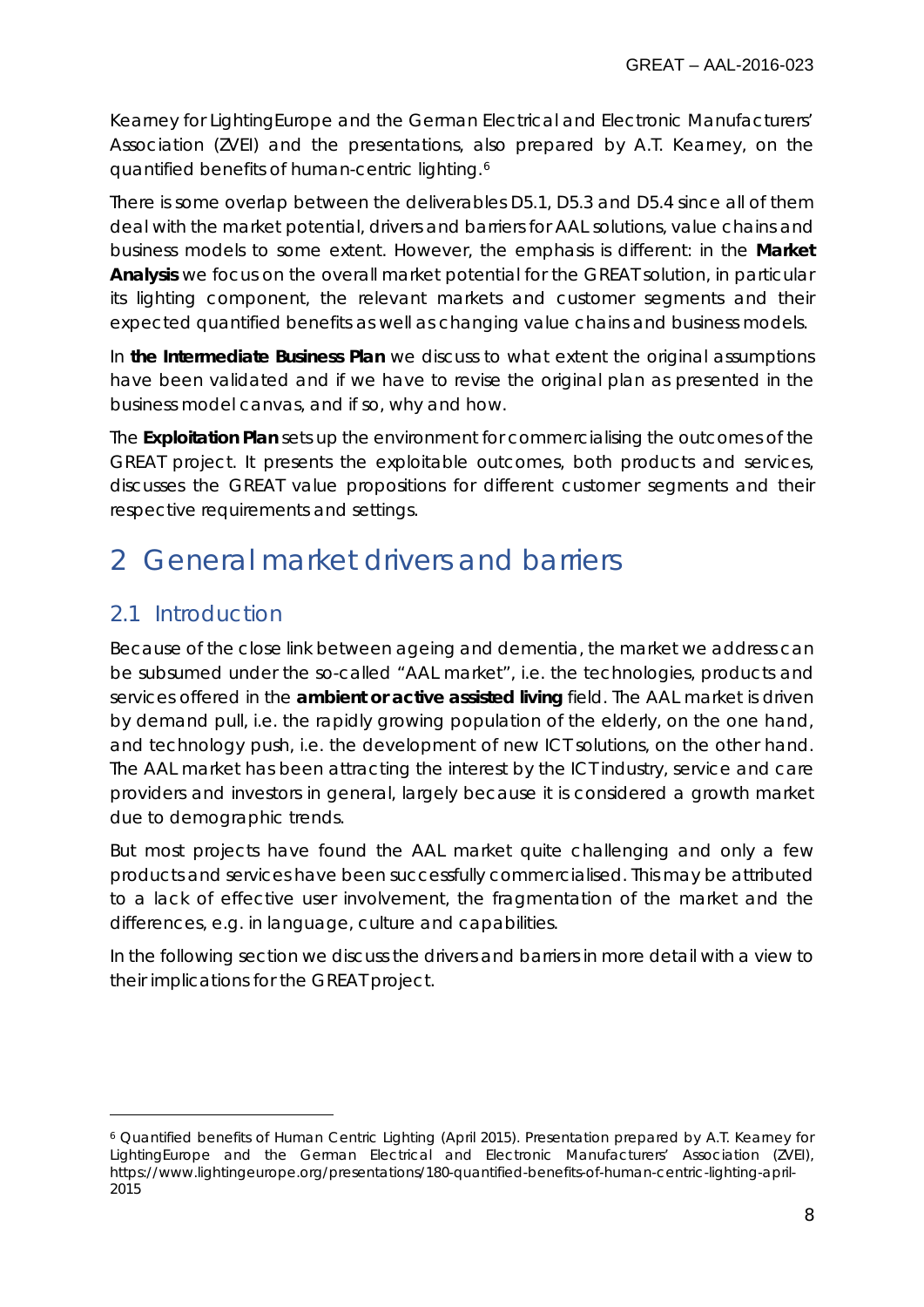## <span id="page-8-0"></span>2.2 Market drivers

According to the Technopolis report (Varnay et al, 2018), the main drivers in the market for AAL solutions are:

- 1. Demographics
- 2. Government incentives
- 3. Consumer behaviour and interest
- 4. Penetration of technology and technological and data developments

In the following, we discuss the drivers in more detail with a view to their implications for the GREAT project.

#### **Demographics**

The potential market for AAL solutions is enormous because the ratio of people in the EU that are aged 65 or above compared to the people aged 15-64 is expected to increase from 28% in 2015 to 50% in 2060. A specific challenge to old age is **dementia** and almost 6% of the EU population over 60 years of age suffer from dementia. It is estimated that the number of people with dementia will increase from 10m in 2015 to 13m in 2030 and 19m in 2050[7.](#page-8-1) In Switzerland alone about 200'000 individuals are estimated to suffer from dementia. As we know, age is the most important risk factor for dementia. Whilst in the age-group between 65 to 79, less than 2% are affected, this goes up to about 13% in the age-group of 80 – 84. About two thirds of those who suffer from dementia are over 80 years old, and in Switzerland, the population of 80+ is predicted to grow 2.5 times by 2045.[8](#page-8-2)

Depending on the severity of people's symptoms, they need varying levels of support. Besides, it is not only persons living with this disease, but also their formal and informal care-givers who are affected by the disease and require support.

**We can therefore conclude that the GREAT solution has considerable market potential and that its most relevant customer segments, i.e. People with dementia and their caregivers, are set to grow.**

#### Government incentives

 $\overline{a}$ 

Although there is growing political awareness that healthcare systems and long-term care for the elderly, in particular, could benefit from the integration of digital solutions, there are few government incentives to support this, at least in the countries participating in GREAT. In some countries such as the UK or Sweden, reimbursement schemes for assistive technologies do exist, but in Switzerland, Austria and Italy the market is largely driven by private investment.

<span id="page-8-1"></span><sup>7</sup> Prince, M., Wimo, A., Guerchet, M., Ali, G. C., Wu, Y. T., & Prina, M. (2015). The global impact of dementia. *World Alzheimer Report*, 1-82.

<span id="page-8-2"></span><sup>8</sup> [http://www.bfs.admin.ch/bfs/portal/de/index/themen/01/03/blank/key/ind\\_erw.html](http://www.bfs.admin.ch/bfs/portal/de/index/themen/01/03/blank/key/ind_erw.html)

BFS - Zukünftige Bevölkerungsentwicklung – Daten, Indikatoren - Schweiz Szenarien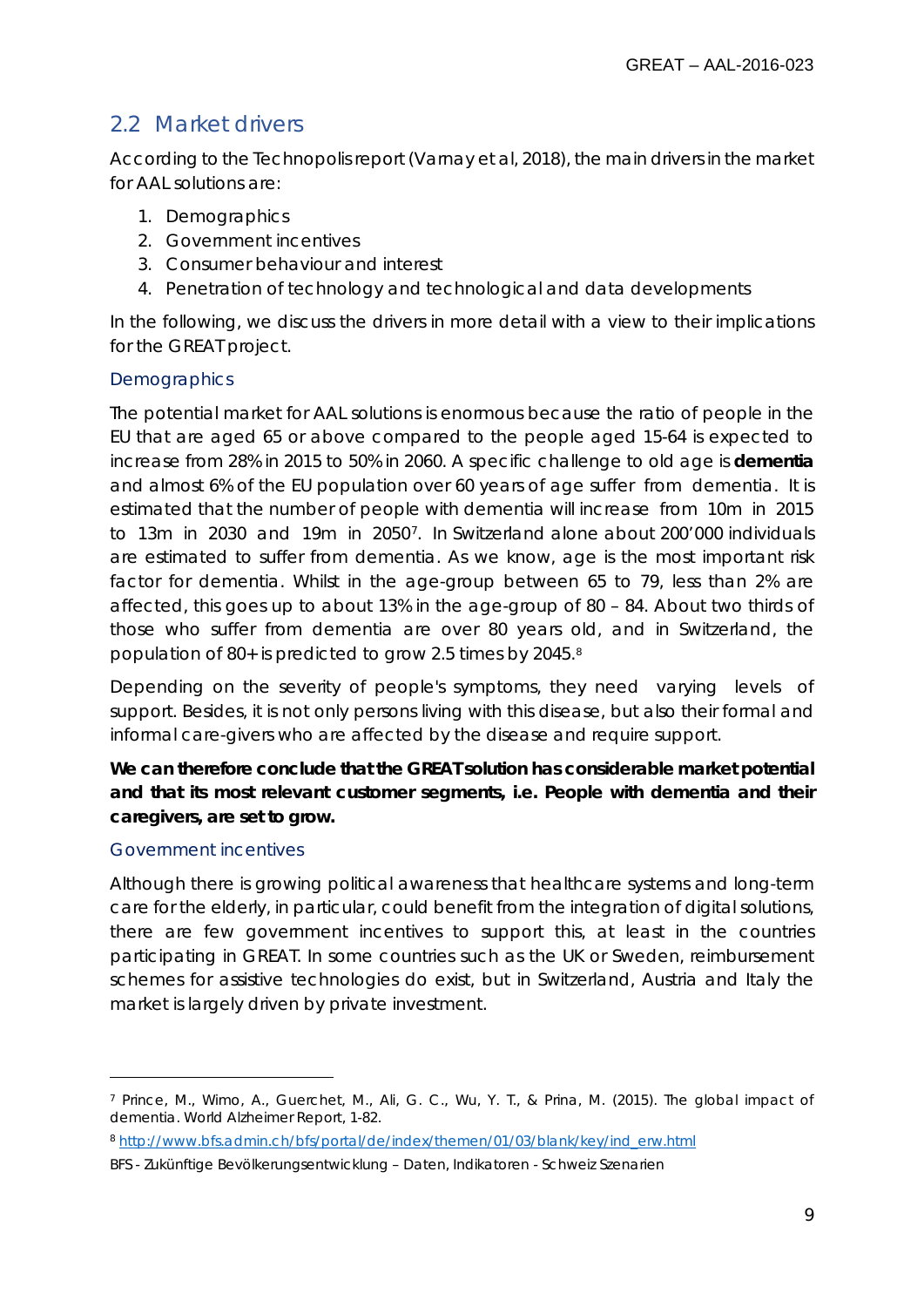This is why we are **not looking for reimbursement from insurers** or health authorities, but focus on creating value propositions that help relieve customers' pain points and respond to their needs so customers are willing to pay, esp. since we intend to offer flexible payment models including leasing. In the field trials we hope to demonstrate measurable impacts on the quality of life of both People with dementia and their formal and informal care-givers to strengthen our value proposition.

#### Consumer behaviour and interest

The increasing availability of medical **sensors** integrated in consumer devices accompanied by declining costs, has made them accessible to large consumer segments. The so-called *Quantified Self movement*, which involves measuring individual vital data using everyday devices such as smartphones, has furthermore raised consumer awareness about the importance of healthy lifestyles.

However, it has been shown that many stop using them after a couple of months and that they only seem to reach a small percentage of those who might actually benefit from engaging in more exercise or adopting healthier lifestyles.

Besides, the medical professions including nurses have (so far) demonstrated **limited enthusiasm in promoting or endorsing digital solutions**. In our interviews it has been shown time and again that care-givers tend to be sceptical about such devices. To overcome such scepticism, we require clear evidence with regard to the benefits to increase acceptance and actual use of our solution.

#### Penetration of technology and technological and data developments

We can observe an increasing use of ICT in people's private lives, at work and in the health and care field. **Internet and smartphone usage** is wide-spread even among the elderly, and is likely to grow. The decreasing costs of such technologies have also been driving their adoption.

However, penetration of the healthcare sector, e.g. in the form of telecare services including remote monitoring of patients, is still limited. This may be due to a lack of interoperability, complex regulatory environments as well as privacy concerns (see 2.3 Market barriers). The Technopolis report points out that the lack of platforms based on open standards also hampers the take-up of new technological developments.

Another issue that has frequently popped up in our interviews is the fear that digital solutions might lead to a decrease in face-to-face interaction and that they might require additional time and effort, at least in the beginning. Therefore, support has to be automated – as is the case in the GREAT solution -, be highly situational and take the specific conditions of the setting into consideration.

Our system offers **automated settings** for lighting scenes to activate at certain times depending on one's needs. It also allows individual and easy-to-use control from different user interfaces e.g. smart phone, tablet or laptop.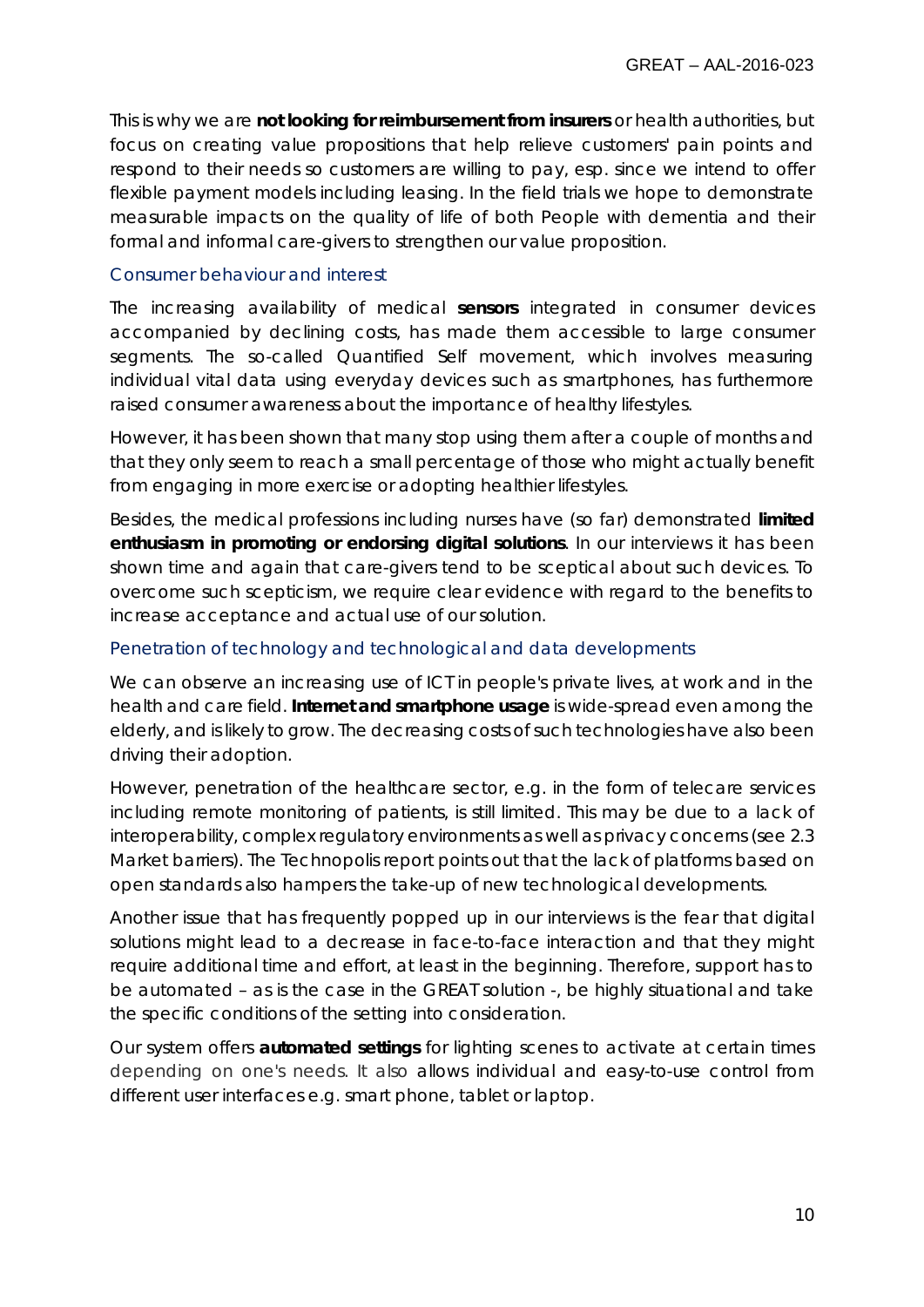## <span id="page-10-0"></span>2.3 Market barriers

Despite the enormous market potential, the solutions developed in a large number of AAL projects have not really been taken up by the market. Apart from the already mentioned fragmentation of the market, this may also be due to a lack of information and transparency, which results in a lack of market intelligence as pointed out in the final evaluation of the AAL Programme from 2008-2013.

The final evaluation also stated that aspects such as interoperability, standardisation, harmonisation and transnational transfers should be given more attention to intensify the market orientation and make results sustainable and achieve impact. Finally, the Technopolis report also mentions complex regulatory environments, lack of technical skills as well as privacy and security concerns as major barriers (Varnay et al., 2018).

In the following section, we discuss these barriers and their implications for the GREAT solution in more detail:

### Complex regulatory environments

Regulations concerning the provision of health and care services tend to fall under national jurisdictions. As far as telemedicine and telecare are concerned, very few countries actually have specific legal instruments which causes uncertainty on the part of investors. Besides, different national regulations may require that an AAL solution or medical device will have to be certified per country. Recent initiatives at EU level such as the General Data Protection Regulation or the Medical Device Directive should help harmonise the law and ease the circulation of such devices.

As we have seen in our project, there still exist considerable differences between European countries, e.g. with regard to the use and acceptance of electronic health records. Whereas Austria has introduced the nation-wide ELGA system, in Switzerland keeping electronic patient records is only compulsory for hospitals, but still optional when it comes to GP surgeries. And so far, there are no reimbursement schemes for telecare assistance or digital care solutions in any of the participating countries.

#### Market fragmentation

Barriers include naturally occurring obstacles such as cultural diversity, language, market size and geographic location. Therefore it is difficult to develop an AAL solution which is applicable to all areas of the EU, impacting marketability and investment prospects. Most experts suggest that an effective way to overcome such barriers is through partnerships formed across borders, be it with distributors or other intermediary organisations.

In the GREAT project, the **cross-border cooperation** with partners from three different European countries offers substantial added value, esp. because of the complementarity of the respective activities and channels to reach their customers. At the same time, the marketing of the GREAT solution will be adapted to the specific national markets, which opens up opportunities for small companies such as emt ag who are well connected with relevant stakeholders and influencers such as Curaviva and other relevant organisations.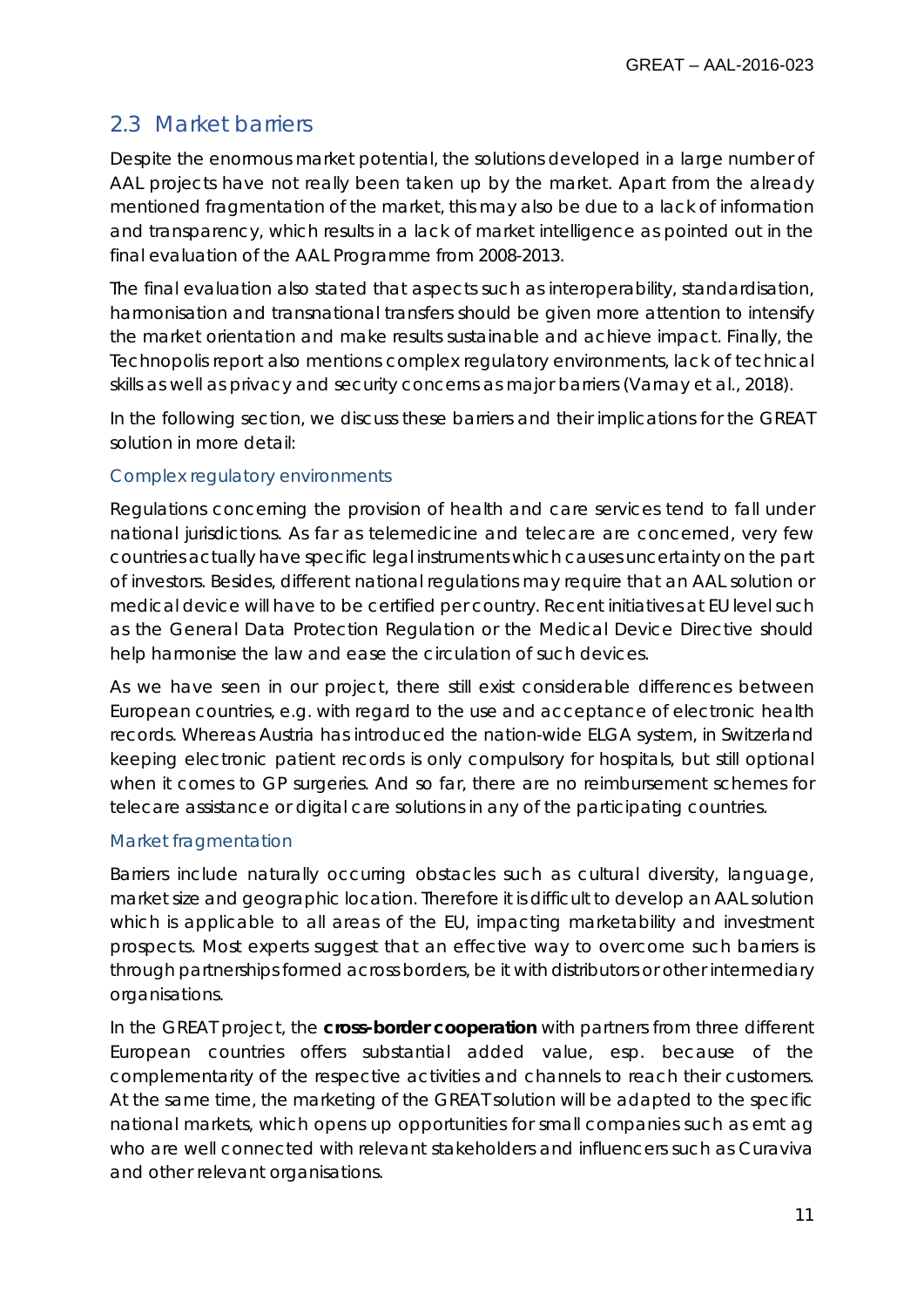#### Interoperability and standardisation

As mentioned before, the lack of platforms based on open standards can be considered as one of the most significant market barriers within the ICT industry. This hinders the scaling up of AAL solutions both nationally and across Europe. With a view to commercialisation particular attention therefore must be paid to the compatibility of the individual systems when selecting the various software components to guarantee communication and thus data exchange between the systems.

We achieve interoperability by means of easy **integration with current bus systems** like EIB/KNX, LM, DALI, EnOcean, BACnet, MODBUS, Beckhoff ADS and EtherCAT and allowing different communication technologies like Ethernet, ZigBee, Bluetooth, WLAN. For the field tests, an easy to use end user interface for controlling the system has been developed based on standard technologies like HTML/JavaScript/CSS.

#### Technical skills

According to Varnay et al. (2018) more than half of all individuals across the EU had basic or above basic digital skills in 2016. Still, in the interviews conducted for the study commissioned by Curaviva as well as in the course of the master thesis, it became clear that both formal and informal carers of People with dementia needed help with integrating new technologies into their daily routines. Various approaches have been put forward by the interviewees:

- Basic training: When a new system is installed, care should first of all be taken to provide them with a comprehensive introduction to the technologies used in their homes and other areas and not simply to leave them alone with the technologies.

- Technology pilots: This could be implemented in the form of a central contact person for technology-related questions in the neighbourhood/region of customers. On request, a brief introduction to individual technologies could be provided, queries about use could be answered, support with personalisation, e.g. of SmartHome configurations, or rapid help could be provided in the event of problems with the technologies.

- Instruction leaflets: Explain the technologies used in the nursing homes or private households, either in detailed written form with a series of explanatory pictures of the individual steps or also in animated form via video, comparable for example to the safety instructions in airplanes.

- Peer group training: It is conceivable that technology-savvy customers might offer introductory courses in individual technologies for other customers. This could also promote social interaction.

- App-based training: Another possibility is training in the use of technologies directly via specially installed applications.

The possibilities described are not mutually exclusive, but can be combined to ensure optimum support for customers in their use of the available technologies. In the GREAT project, we have so far implemented the **Basic Training** approach when installing the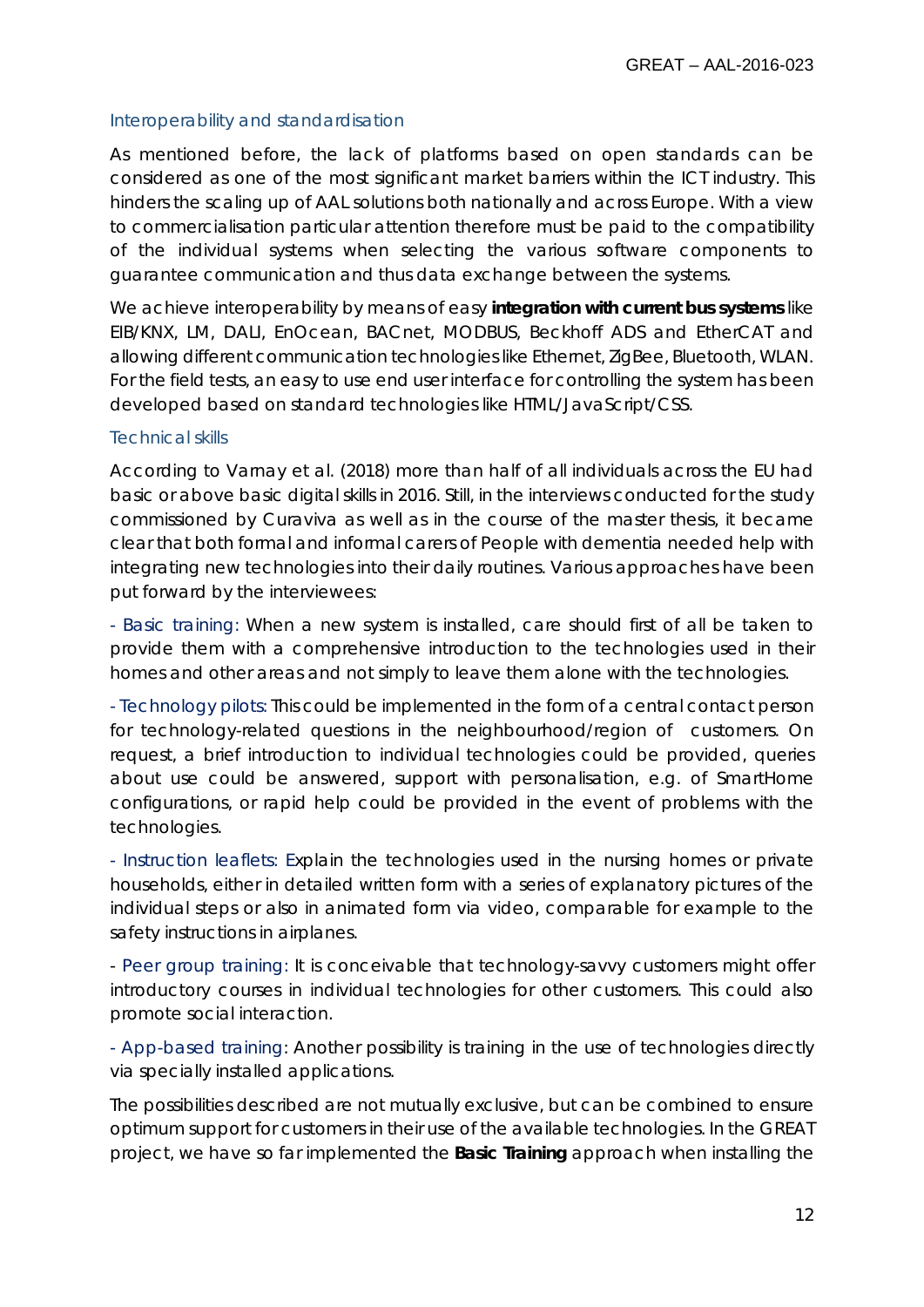GREAT system in the nursing homes. We have also prepared various **Instruction Leaflets** for handling the different components (only available in German for the time being).

However, it is not only the carers who may lack certain skills. On the supply side, too, there is also a **lack of employees with cross-functional qualifications** in areas such as chronobiology, lighting, electronics and computer science which will have to be resolved. Knowledge gaps may actually defer market penetration especially of human centric lighting systems such as the GREAT system.

#### Privacy and security

Privacy and security concerns are key issues in institutional and private settings. In the interviews carried out by our master student (Bachofen, 2016) both family care-givers and experts voiced reservations about the ethics of continuous monitoring or surveillance of people with dementia. In the opinion of most interviewees monitoring should happen in a non-obtrusive "passive" way and come with clear benefits to be justified.

Privacy, security and data protection also played a major role when applying for permission from the ethics committees in the countries where the field trials are conducted. In our applications we set out clearly and in detail how we would ensure at all times that the principle of **confidentiality and protection of personal rights** would be respected.

For example, **all data material concerning the field trials is encoded or anonymised**. The raw data (transcripts, observation protocols, assessment documents, nursing progress documentation, field notes) and the code lists are managed and stored on separate password-protected data memories. The audio files, digitized transcripts, documents and field notes and all other encoded data are archived by the project manager and not accessible to third parties.

## <span id="page-12-0"></span>3 Market opportunities

## <span id="page-12-1"></span>3.1 Introduction

Despite the above-mentioned barriers, market and investment experts do see economic opportunities in the AAL sector. **Opportunity areas** that are frequently mentioned include smart emergency calling systems, personal assistants (at home and outside), intelligent monitoring systems, simple communication services, information platforms that make information and elderly care-services easily available for informal carers and gives them the support to organise themselves, platforms that help building up and supporting caring communities.

The authors of the Technopolis study (Varnay et al., 2018) see opportunities in the AAL market primarily in combining different types of technologies into new and innovative solutions that support independent living of older people. Moreover, they note that there is increased interest in **solutions that keep people active and healthy**, rather than solutions that focus on treatment. AAL solutions that integrate simpler sensors, e.g.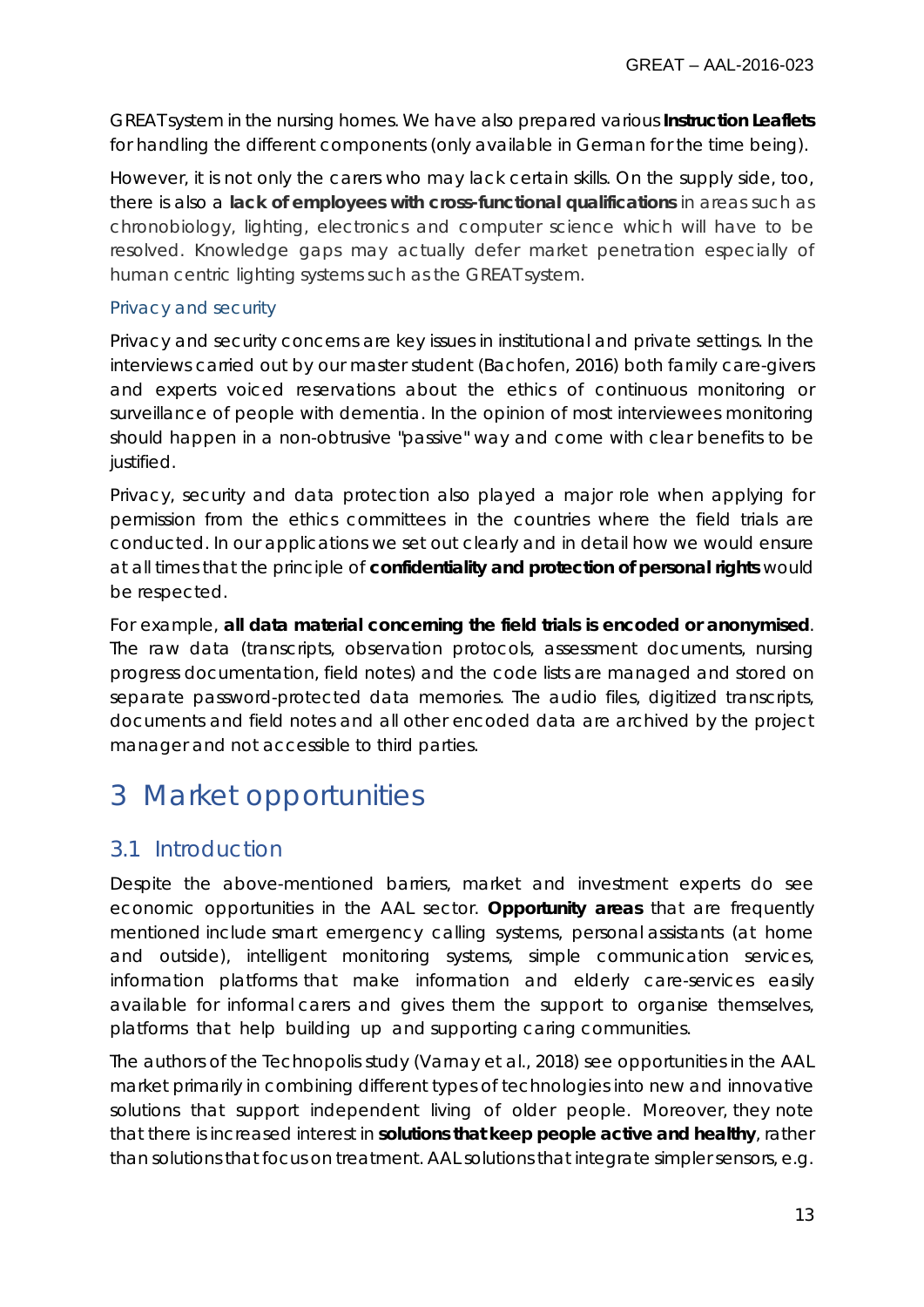wristbands, and data processing technologies, and artificial intelligence are more likely to have market potential.

In the GREAT project we are very much in line with these trends:

- We have integrated a **non-obtrusive upper-arm sensor** for capturing vital data such as heart-rate variability – a well-known indicator for stress – from nurses in the participating nursing homes and the special-care unit at the clinic so as to investigate and hopefully demonstrate the soothing impact of the GREAT solution on caregivers.
- We **process the HRV data** and compare them with the observational data obtained as a result of dementia care mapping and the log data from the system. The results will provide valuable insights in the effects of light, sound and scent on people's mood. We expect these insights to help develop future products which integrate adaptive, self-learning software that automatically generates suggestions for calming or activating people with dementia.
- We will strengthen our conclusions and suggestions for designing future **selflearning software** by cooperating closely with the EU project *Repro-Light*, which is coordinated by Bartenbach. Repro-Light wants to respond to the increasing need for customised luminaires that are adapted to individual preferences. The project aims to create the first solution on the market to synchronise humancentric lighting to people's individual chronotypes and therefore achieve a much higher impact on their health than conventional HCL products.

The **unique selling points** of the **GREAT solution** can be summarised as follows:

- Positive effects on the wellbeing of people with dementia enabling meaningful activities (as specified by end-users) via three senses (seeing, hearing, smelling) simultaneously to create an ambient effect
- Enhanced quality of life of formal and informal carers, e.g. by reducing agitation
- Room ambience system fitted to individual requirements and/or systematically controlled in line with therapy plans
- Valuable information about the patients for caretakers and physicians based on data collected by sensors as well as observation (dementia care mapping)
- A modular and extensible system modules (light, sound, scent) can be easily added or removed without incurring any additional installation effort
- A single point of contact for (potential) customers ranging from advice, configuration, installation to support and maintenance for both technical and disease-specific issues
- Scalable and flexible solutions that adapt to changing user needs in line with the progress of the disease,
- Solutions that are adapted to different requirements and settings (low-level, low-cost and mobile for private households vs. high-end and stationary for nursing homes or specialised care units), and
- Easy handling of system with just 2 buttons (activation vs. relaxation)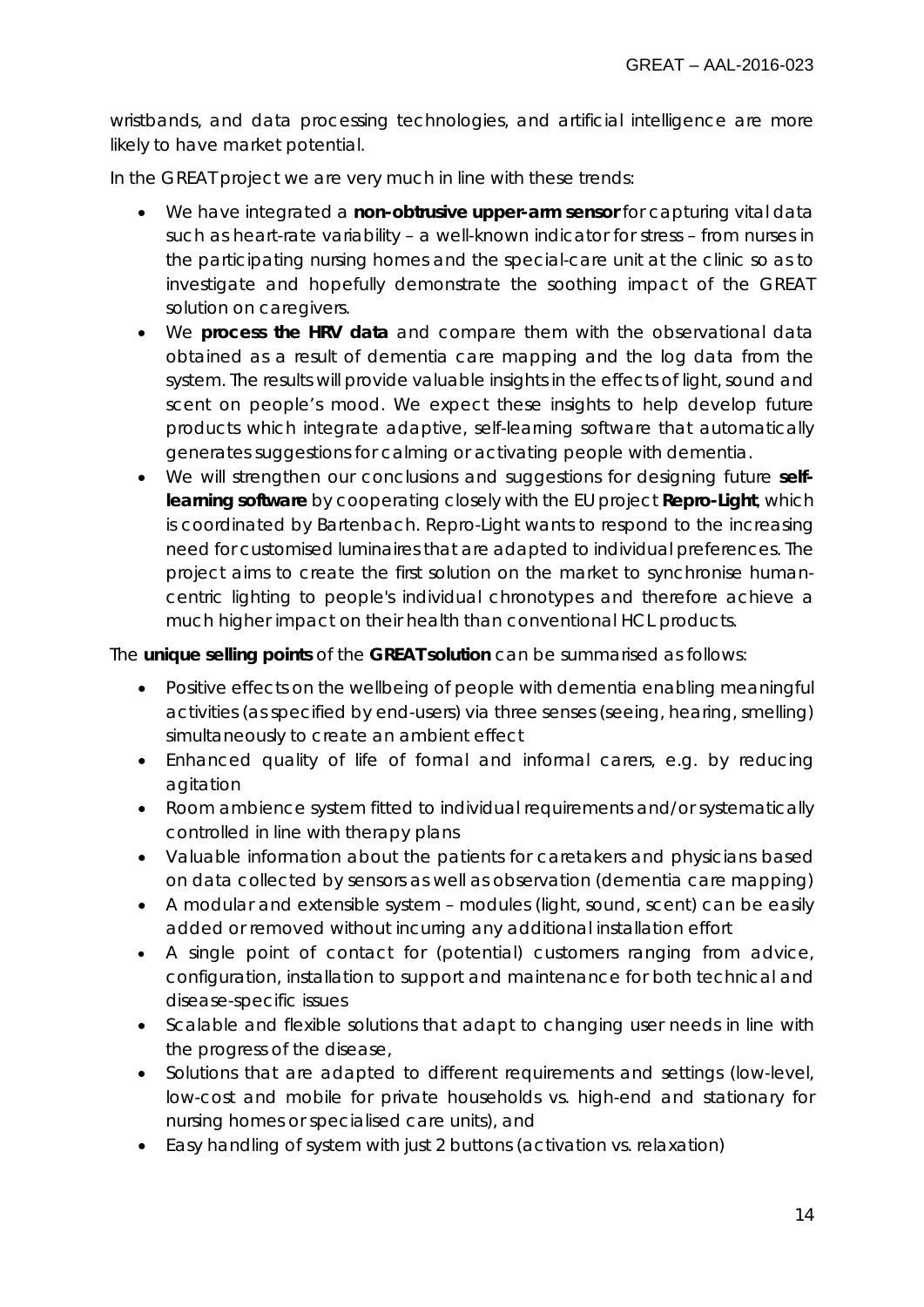## <span id="page-14-0"></span>3.2 Market opportunities in the lighting industry

As mentioned before, the market analysis is focused on the lighting component of the GREAT solution because it has the largest market potential. Besides, we are not planning to sell the sound and scent modules independently but only as part of an integrated solution. For this reason, we have included a separate section on market opportunities in the lighting industry with a focus on human-centric lighting (HCL) since the GREAT luminaire falls into this category.

**Human-centric lighting** enables consumers, retailers and utility management teams to help create the desired ambiance in adapting to a user's mood - almost instantly, while maximizing energy efficiency. It includes automated controls to simplify the environmental settings for places such as highly efficient commercial facilities, based on minute-to-minute levels of occupancy, and desired amounts of sunlight. HCL can be applied to any space that uses a lighting system, including homes, offices, retail outlets and even municipal infrastructure.



#### **Figure 1: Growth drivers in the European lighting market**

 $\overline{a}$ 

In the Strategic Roadmap 2025 launched by Lighting Europe, the industry association that represents more than 1000 lighting companies, the market for **human centric lighting (HCL)** is expected to become a multibillion-euro business. [9](#page-14-1)

<span id="page-14-1"></span><sup>&</sup>lt;sup>9</sup> Study prepared by A.T. Kearney with Lighting Europe and the German Electrical and Electronic Manufacturers' Association (ZVEI) in 2013.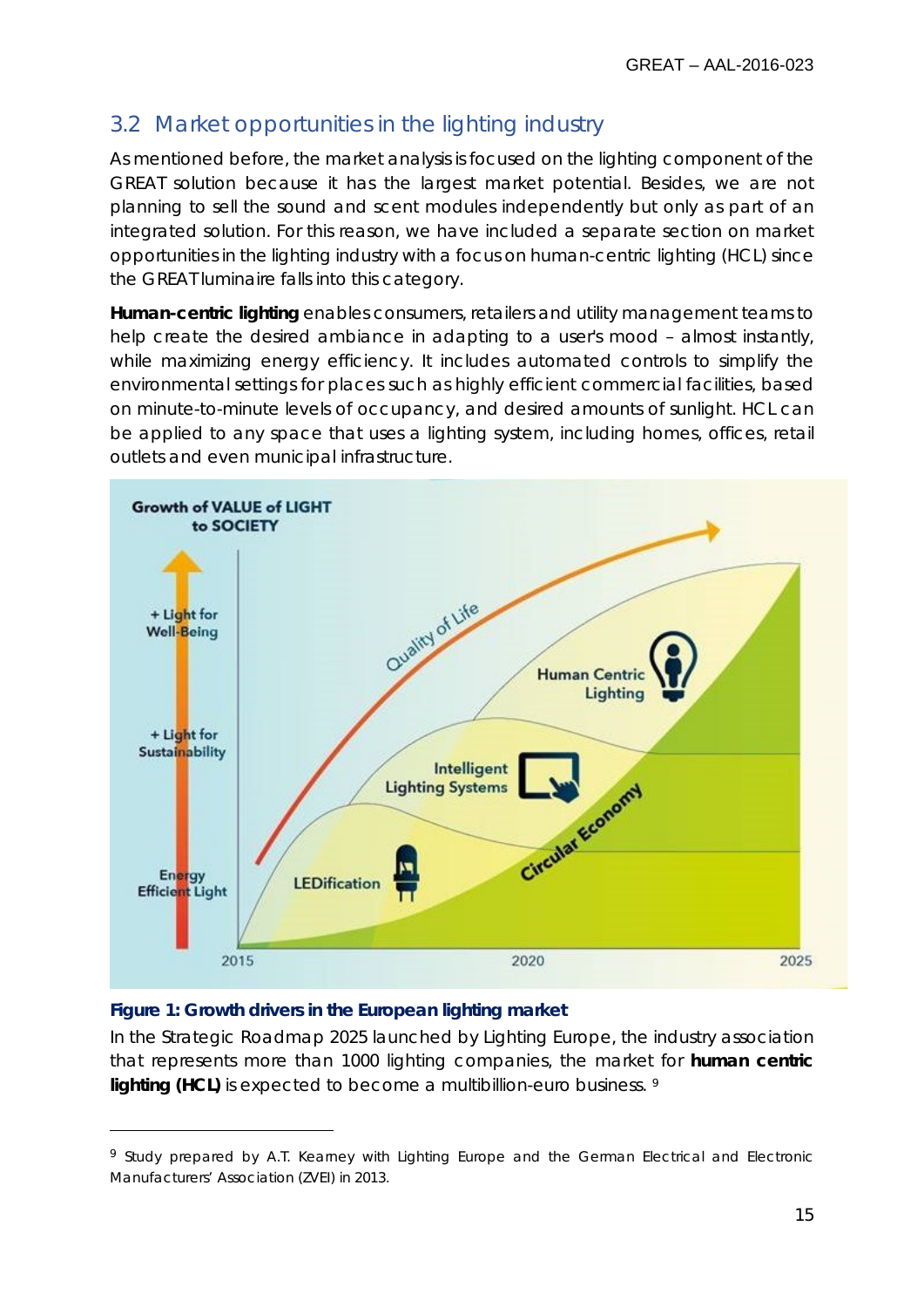Figure 1 shows that better quality of lighting through LEDification, intelligent lighting systems and human centric lighting based on a circular economy are considered as the main growth drivers for the European lighting market.

The study (A.T. Kearney, 2013) derives the market volume from segment- and regionspecific estimates of relevant floor space, penetration rates and prices. To determine the business potential of HCL, the model has analysed **three different scenarios**: conservative, optimistic and pessimistic. The conservative scenario is considered the most probable and assumes selective government support, joint industry initiatives and considerable marketing investments.

Figures 2 and 3 show the market volume and penetration rates by scenario and by application, respectively:





Source: A.T. Kearney Human Centric Lighting market model

 $\overline{a}$ 

As shown in Figure 2, the HCL market volume would amount to €1.4 billion in 2020 for the conservative scenario. Figure 2 also shows that around 4 percent of new installations and renovations in 2020 will include HCL solutions. Within the HCL market, biologically effective lighting - as is the case in the GREAT solution – is estimated to represent the major share with 65 percent market share (A.T. Kearney, 2013).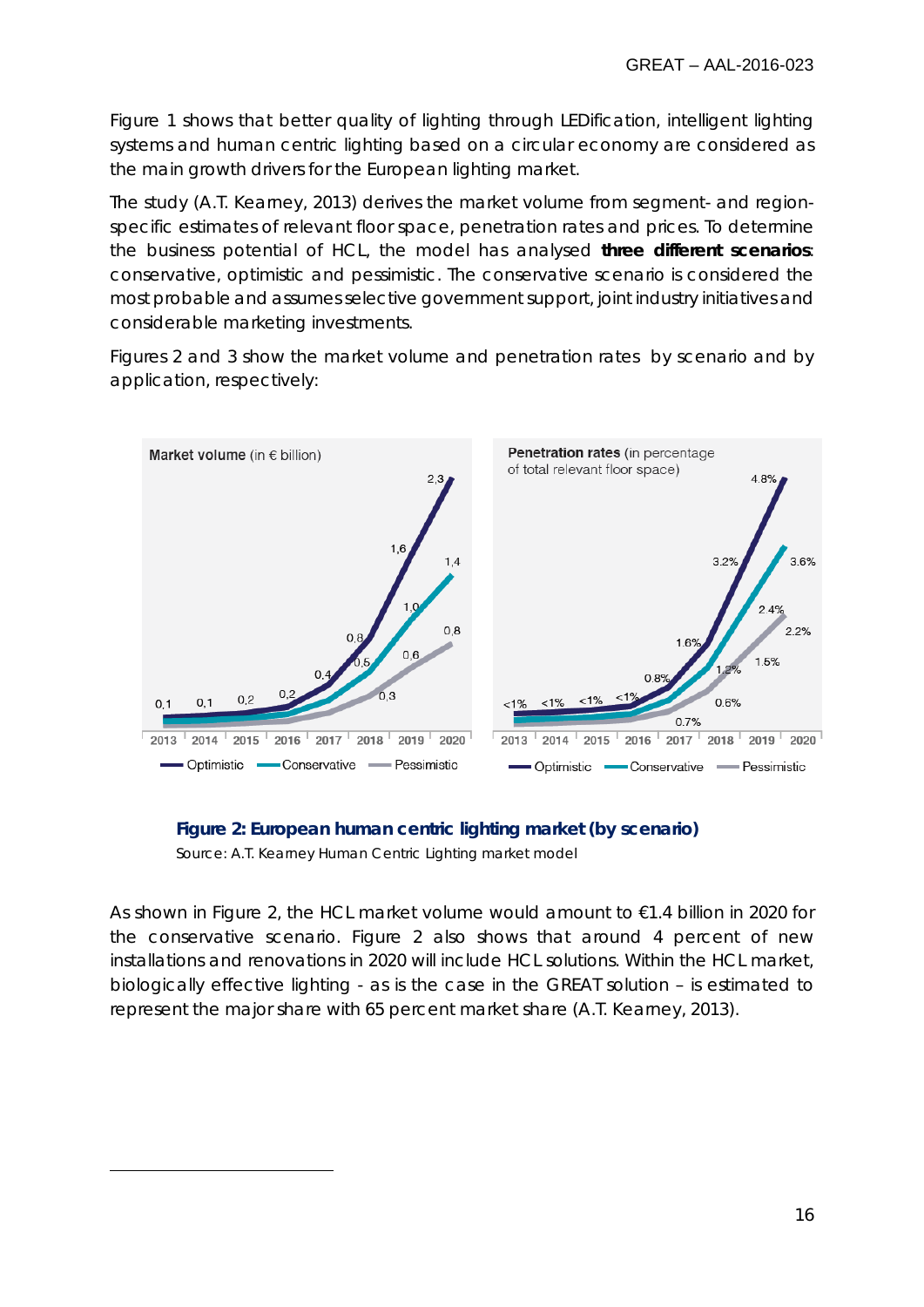

#### **Figure 3: European human centric lighting market (by application)**

With regard to different applications or market segments, market penetration is expected to be high in office, health and education segments (see Figure 3). In the case of the **health sector**, however, this is not reflected in the market volume due to the small relevant floor space, which is much bigger in the residential segment even though it has a relatively small penetration rate.

But given the fact that the majority of elderly care applications will fall into this category, the study predicts that **residential will become the largest market segment in absolute terms, accounting for 45 percent of the market in 2020!** These estimates are very encouraging for the GREAT solution, which apart from care facilities also targets private households!

## <span id="page-16-0"></span>3.3 Market and competition analysis for the GREAT luminaire

Bartenbach carried out a detailed market analysis to estimate the market potential for the GREAT floor/ free-standing luminaire (see Figure 4). The focus on free-standing luminaires is due to the fact that contrary to wall-mounted and pendular luminaires, they are very flexible and can be easily moved from one room to another. Besides, the market for wall-mounted and pendular lighting is enormous and highly competitive, which is why we do not regard entering this market as a priority.

The GREAT luminaire fulfils the following criteria:

#### **Visual criteria:**

- asymmetrical light distributions provide illumination of large room areas (up to 16 m<sup>2</sup>)  $\rightarrow$  no additional lighting needed
- adjustable luminaire head (swiveling, tiltable) for optimal line up in relation to table position or positioning of the luminaire within the room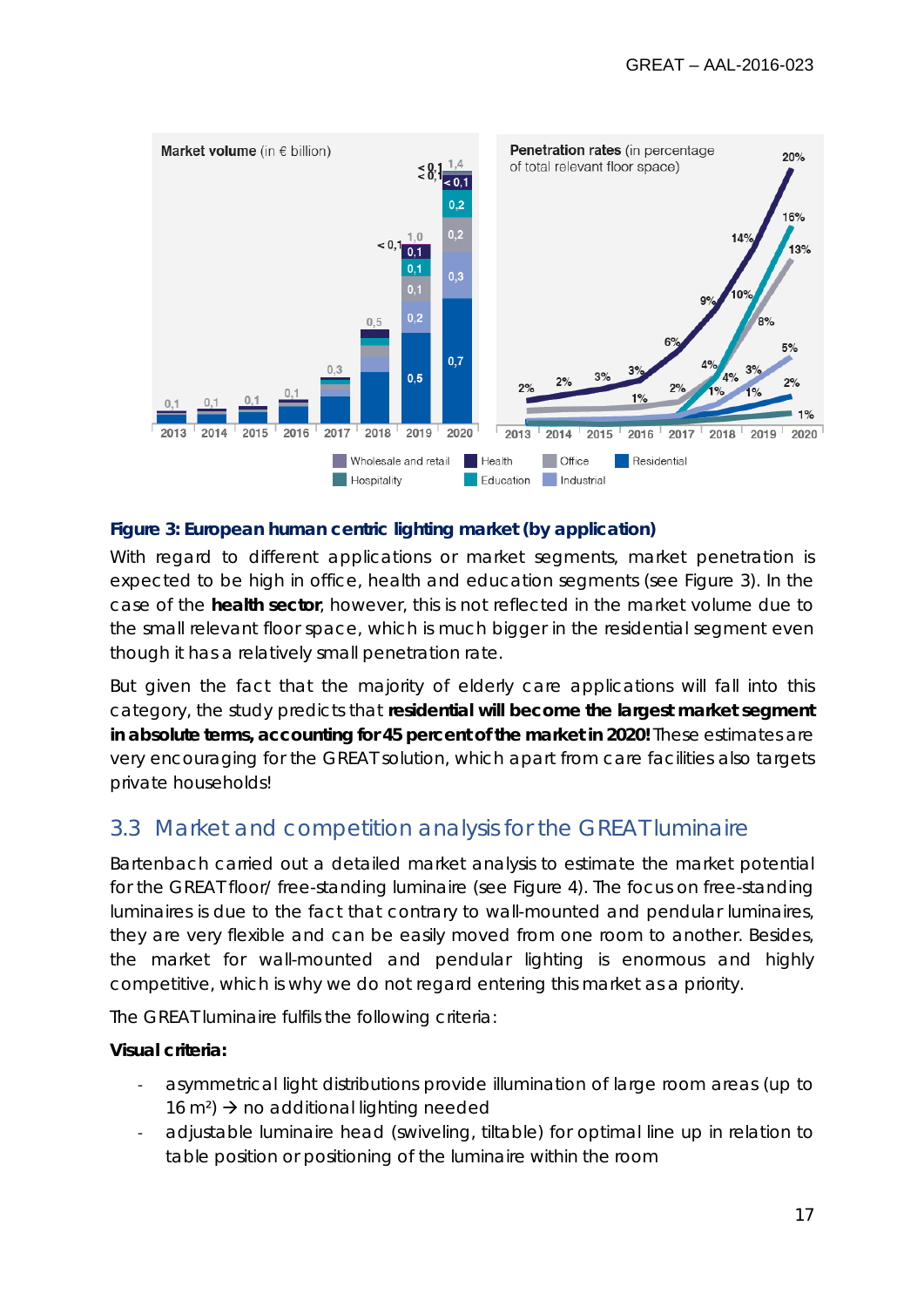- indirect up-light creates a uniform ceiling  $\rightarrow$  homogeneity reduces glare and creates a comfortable room atmosphere
- floor lamp with integrated spot allows part area lighting with up to 1000 lx > lighting can be adapted to a person's individual visual requirements and preferences)

> lighting can be adapted to higher visual requirements and tasks that need higher light levels

- > balanced brightness distributions ensure stable perception (task luminance is always brighter or equal than ambient luminance)
- luminance levels in the range of vision <  $1000 \text{ cd/m}^2 \rightarrow$  no glare

### **Human centric lighting (HCL) criteria:**

- "Melatonin" or circadian light(CCT about 2200K) with high CRI (colour rendering index) to stabilize and improve circadian rhythms during the late evening and during the night
- high vertical illuminance levels without glare for activation/light therapy
- luminaire meets the standard requirements of DIN EN 12464-1 and furthermore, provides light therapy and creates an improved light environment for elderly persons



### **Figure 4: Free-standing luminaire developed in the GREAT project**

The market analysis evaluated 9 luminaires including the GREAT luminaire according to a pre-defined set of criteria (see Table 1).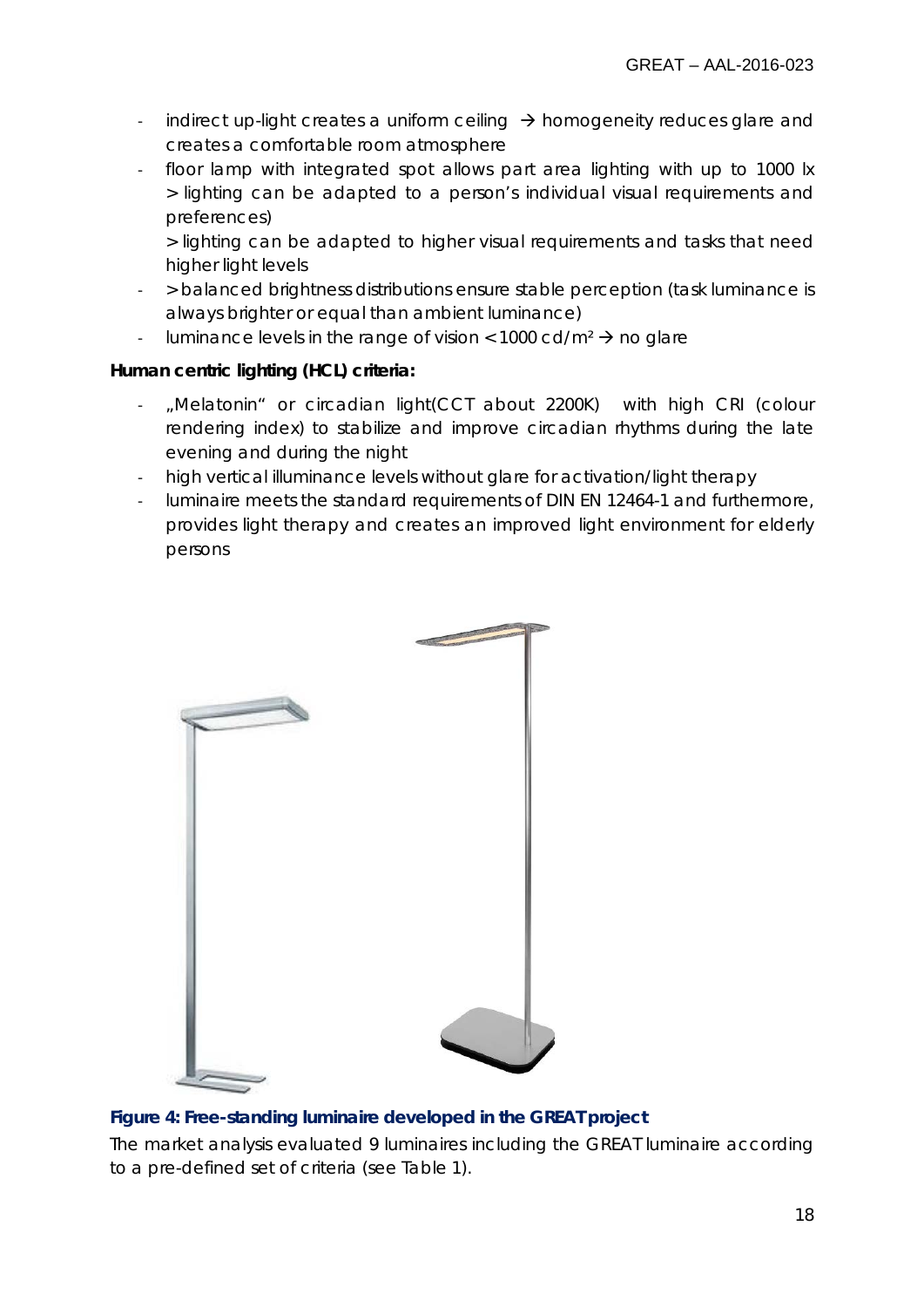## **Table 1: Competition analysis of luminaires**

| Criteria                                          | <b>GREAT</b> | Regent<br><b>Light Pad</b> | Kiteo<br><b>Virtus</b> | Tobias Grau<br><b>XT-s Floor</b> | Waldmann<br>Lavigo       | <b>Novus</b><br>Attenzia | Esylux<br>Prana          | <b>Trilux</b><br><b>Bicult LED</b> | Grimmeisen<br>Onyxx      |
|---------------------------------------------------|--------------|----------------------------|------------------------|----------------------------------|--------------------------|--------------------------|--------------------------|------------------------------------|--------------------------|
| visual                                            |              |                            |                        |                                  |                          |                          |                          |                                    |                          |
| meets norm<br>EN<br>DIN<br>12464-1                |              |                            | $\overline{?}$         | $\overline{?}$                   |                          | $\overline{?}$           |                          |                                    |                          |
| $E_H \ge 1000$ lx                                 |              | $\tilde{?}$                | $\overline{?}$         | $\overline{?}$                   | $\overline{?}$           | $\overline{?}$           | $\overline{?}$           | $\overline{?}$                     | $\overline{?}$           |
| 1000<br>$L_{\text{max}}\leq$<br>cd/m <sup>2</sup> |              | $\overline{\phantom{a}}$   | $\tilde{?}$            | $\tilde{?}$                      | $\overline{\phantom{a}}$ | $\overline{?}$           | $\overline{?}$           | $\overline{?}$                     | $\overline{?}$           |
| biological                                        |              |                            |                        |                                  |                          |                          |                          |                                    |                          |
| $E_{\text{vertical}} \geq 300$ -<br>1000 lx/h     |              | $\overline{?}$             | $\tilde{?}$            | $\tilde{?}$                      | $\tilde{?}$              | $\tilde{?}$              | $\overline{?}$           | $\overline{?}$                     | $\overline{?}$           |
| Individual<br>light curve                         |              |                            |                        | $\overline{\phantom{a}}$         | $\overline{\phantom{a}}$ | $\gamma$                 |                          | $\mathcal{L}$                      |                          |
| Melatonin -<br>light                              |              |                            |                        | $\overline{\phantom{a}}$         | $\overline{\phantom{a}}$ | $\overline{\phantom{a}}$ | $\overline{\phantom{a}}$ | $\overline{\phantom{a}}$           | $\overline{\phantom{a}}$ |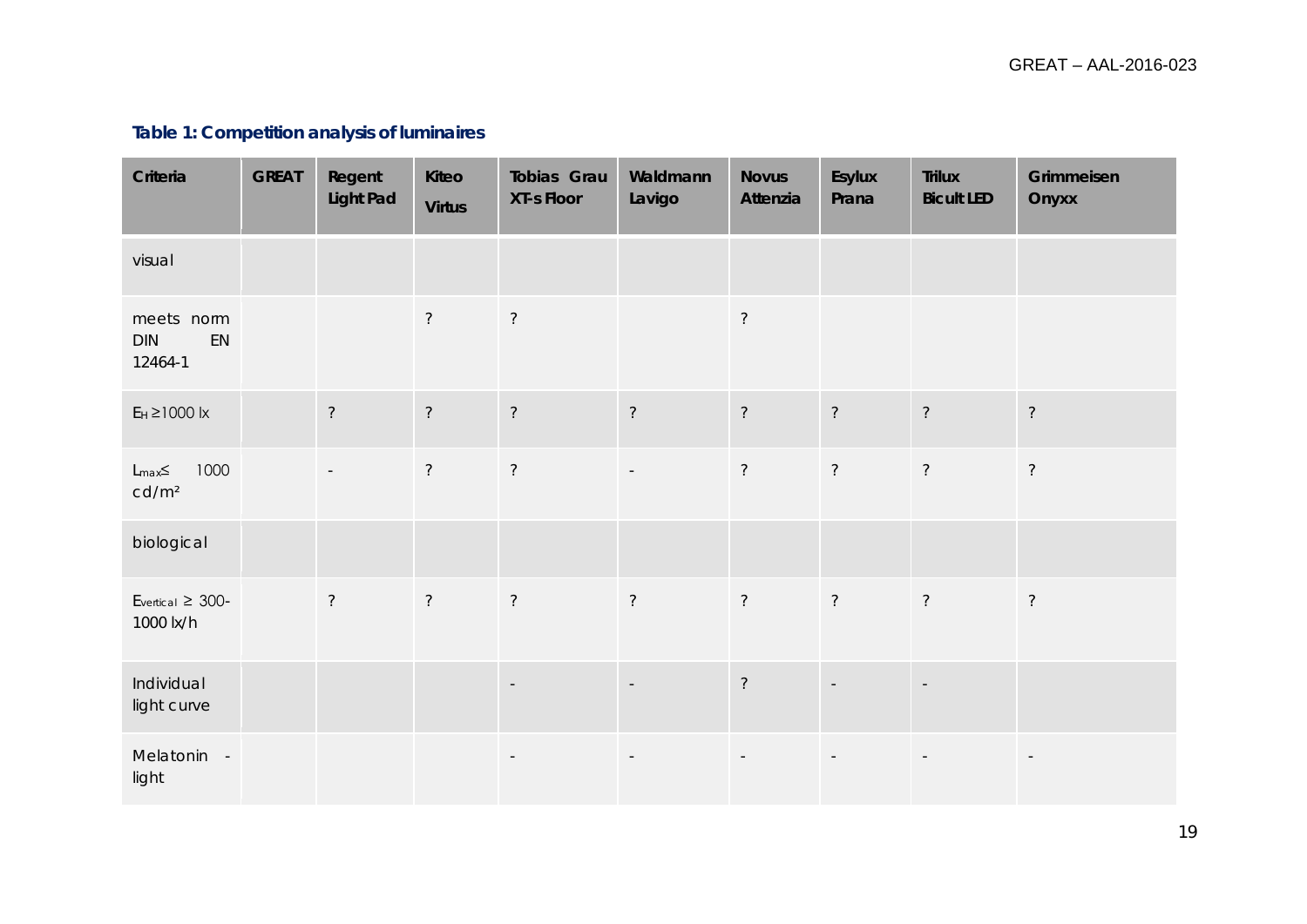The market analysis showed that not enough technical information was available for the luminaires currently on the market to really make a serious assessment of their potential visual and biological effectiveness.

Only the luminaire of **Regent (**"Light Pad") shows some similarities with the GREAT standing luminaire with regard to light distribution and light scenes. However, Regent's Light Pad comes without an additional spot for task illumination of specific areas with increased visual requirements. The Light Pad is moreover rigid and therefore not adaptable to different room dimensions and user scenarios.

We can therefore conclude that some of the available standing luminaires do not even meet the current standards for indoor office lighting DIN EN12464-1 (with 500 lx horizontally at the table). Due to the absence of melatonin light (2200K) and the lack of high intensities most of the evaluated luminaires do not pose any serious competition because they cannot achieve biological effects.

We therefore expect the GREAT luminaire to have **high market potential due to the following features:**

- high light intensities,
- high light quality colour rendering index,
- illumination of the entire room via indirect illumination of the ceiling with a beautiful light sky,
- luminaire (or parts of the luminaire) very flexible and adjustable to fit different room dimensions,
- additional adjustable spotlight,
- tilt and swivel function to change the light beam direction.

### **The GREAT luminaire can fill the gap in the market for an adaptable and biologically effective luminaire.**

# <span id="page-19-0"></span>4 Value chains and business models

## <span id="page-19-1"></span>4.1 Introduction

Earlier AAL solutions tended to have **linear value chains**, moving from research and design, to the development of a platform or solution, to the development of services, installation and maintenance and finally to commercialisation. The authors of the Technopolis study expect the AAL market to move away from a linear value chain to an umbrella market represented by a **value network** where different actors work more closely together to develop a common solution (see Varnay et al., 2018).

We find similar observations in the study about the market potential of human-centric lighting (A.T. Kearney, 2013). The authors deplore **the fragmented value chain structure** which leads to insufficient collaboration among manufacturers including electronics, smart home and software engineering. Furthermore, due to their complex nature, HCL systems require a solution-oriented selling approach rather than a straight-forward, product-based business model. As a result, A.T. Kearney expect an increased demand for consulting and planning activities.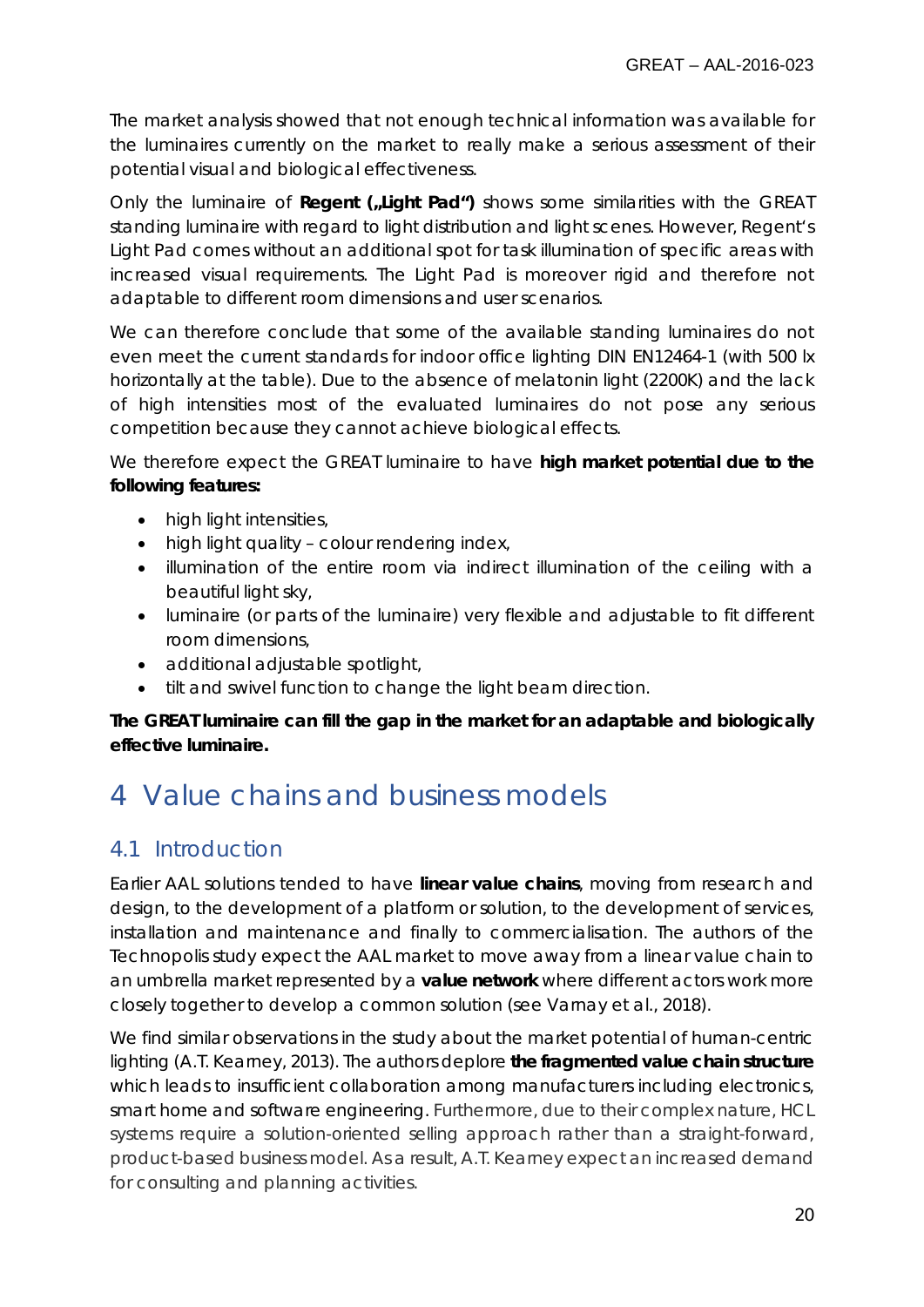The Technopolis study also points out that it may be difficult to sell solutions directly to end-users and therefore suggest a B2B2C consumer model where an intermediary can facilitate access through avenues such as distribution or marketing networks (Varnay et al, 2018).

**The B2B2C model** is one of the avenues which we are pursuing in GREAT, especially with regard to integrated solutions for nursing homes, assisted living facilities or specialcare units. It implies that the customer buys an integrated solution that has the backing or has been recommended by a trusted third party such as the national umbrella organisation of care facilities or an association of health professionals.

The following section discusses the business models that we consider most appropriate for our solution.

## <span id="page-20-0"></span>4.2 B2B2C – the ideal business model for the GREAT solution

We looked at different models in the digital health and/or AAL sectors such as the one proposed by Peters, Blohm, & Leimeister, (2015) for complex services including the health sector, as well as the one presented by Osl, Sassen & Oesterle (2008) on *Collaborative Business Models in the Field of Ambient Assisted Living*. It was, above all, the business models proposed by Gersch and Hewing (2012) which proved to be the most inspiring.

Figure 5 shows the different business models in the AAL sector as defined by Gersch & Hewing (2012).[10](#page-20-1)

| "Orchestrator"<br>(coordinates value<br>creation networks)               | Integrated health care /<br>disease<br>management<br>programme             | Community<br>(creates and coordinates<br>homogenous groups both<br>demand and supply)                        |  |  |
|--------------------------------------------------------------------------|----------------------------------------------------------------------------|--------------------------------------------------------------------------------------------------------------|--|--|
| Insurance companies<br>(risk sharing, may<br>be<br>private or public)    | Specialised<br>Supplier of<br><b>Services</b><br>(medical, technical)      | $\cdots$                                                                                                     |  |  |
| Supplier<br>Single<br><b>of</b><br>Components<br>(autonomous / neworked) | <b>Provider of Infrastructure</b><br>(platforms, bandwidth,<br>interfaces) | Supplier of Commercial<br><b>Services</b><br>(information broker,<br>Quality&Security,<br>Advice/Consulting) |  |  |

**Figure 5: Business models in the AAL sector based on Gersch & Hewing**

 $\overline{a}$ 

<span id="page-20-1"></span><sup>10</sup> See Gersch, M., & Hewing, M. (2012). AAL-Geschäftsmodelle im Gesundheitswesen-Eine empirisch gestützte Typologie relevanter Grundtypen ökonomischer Aktivitäten zur Nutzung von Ambient Assisted Living in sich verändernden Wertschöpfungsketten. In AAL-und E-Health-Geschäftsmodelle (pp. 3-26). Gabler Verlag.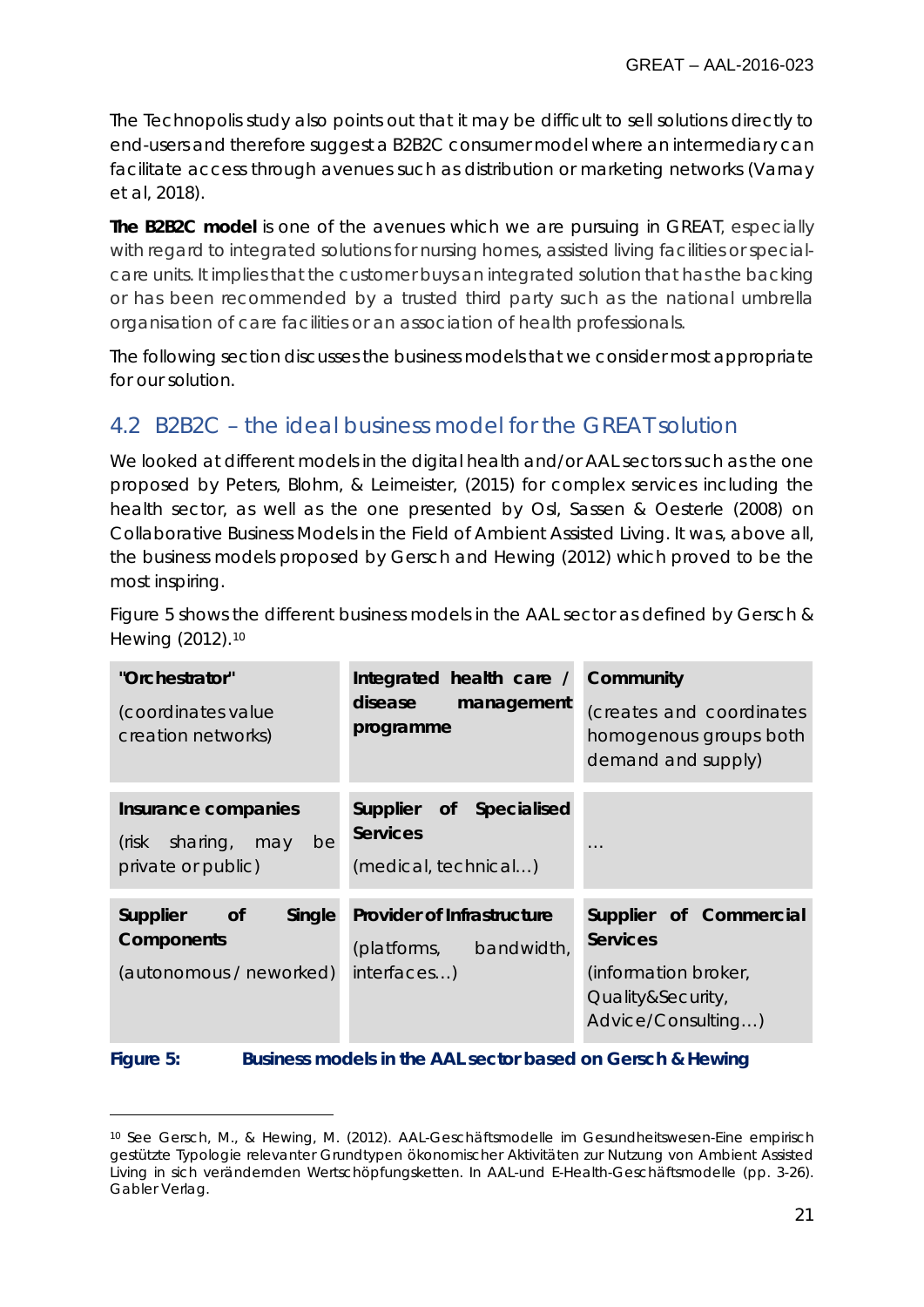For most AAL solutions, more than one model may apply or several models may be combined depending on the local or regional context. In the study conducted by Zoller, Bögle & Chiavi (2016), the authors conclude that the models of Orchestrator, Supplier of Components as well as of Specialised Services are most appropriate and promising. We have slightly adapted the models suggested by Gersch & Hewing (2012) to the special scenarios related to people with dementia and their caregivers.

The following discussion is limited to the two models which correspond best to the B2B2C model:

### <span id="page-21-0"></span>4.2.1 Single Contact & Access Point for Dementia

This model to a large extent corresponds to the category *Supplier of Specialised Services*. For our main customer segments, i.e. people with dementia and their caregivers both in institutional and private settings, we envisage a neutral and nonprofit office/institution that provides information, advice and guidance.

The single point of contact&access should consolidate decision-relevant information to create transparency in complex subject areas. For this purpose, data is collected, evaluated and structured systematically and oriented towards special needs such as those of people with dementia and their caregivers. Preferably this role is taken by an organisation that represents end-users.

### <span id="page-21-1"></span>4.2.2 Coordinator/Orchestrator

Orchestrators coordinate **value creation networks** by bringing together suppliers of components and services to create integrated solutions. New and innovative solutions are created by combining existing value-added modules from and, in some cases supplemented by new components, which can be combined with each other. The focus of the company's own business activities is on coordination along the value chain.

Although the information and advice services may well be provided by organisations such as Curaviva, support and coordination services could be delivered by companies such as Belvita [\(www.belvita.ch](http://www.belvita.ch/) ) or Nestor [\(www.nestor-swiss-ch\)](http://www.nestor-swiss-ch/) both of which offer integrated solutions to private customers or neighbourhoods.

These companies could take on the **Orchestrator** function using different payment models such as charging by time unit, pay per use, or levy fees from advertisers and/or single component suppliers on their respective platforms.

For information on how we are planning to implement the business models in the different participating countries, please consult Deliverable 5.4, Exploitation Plan.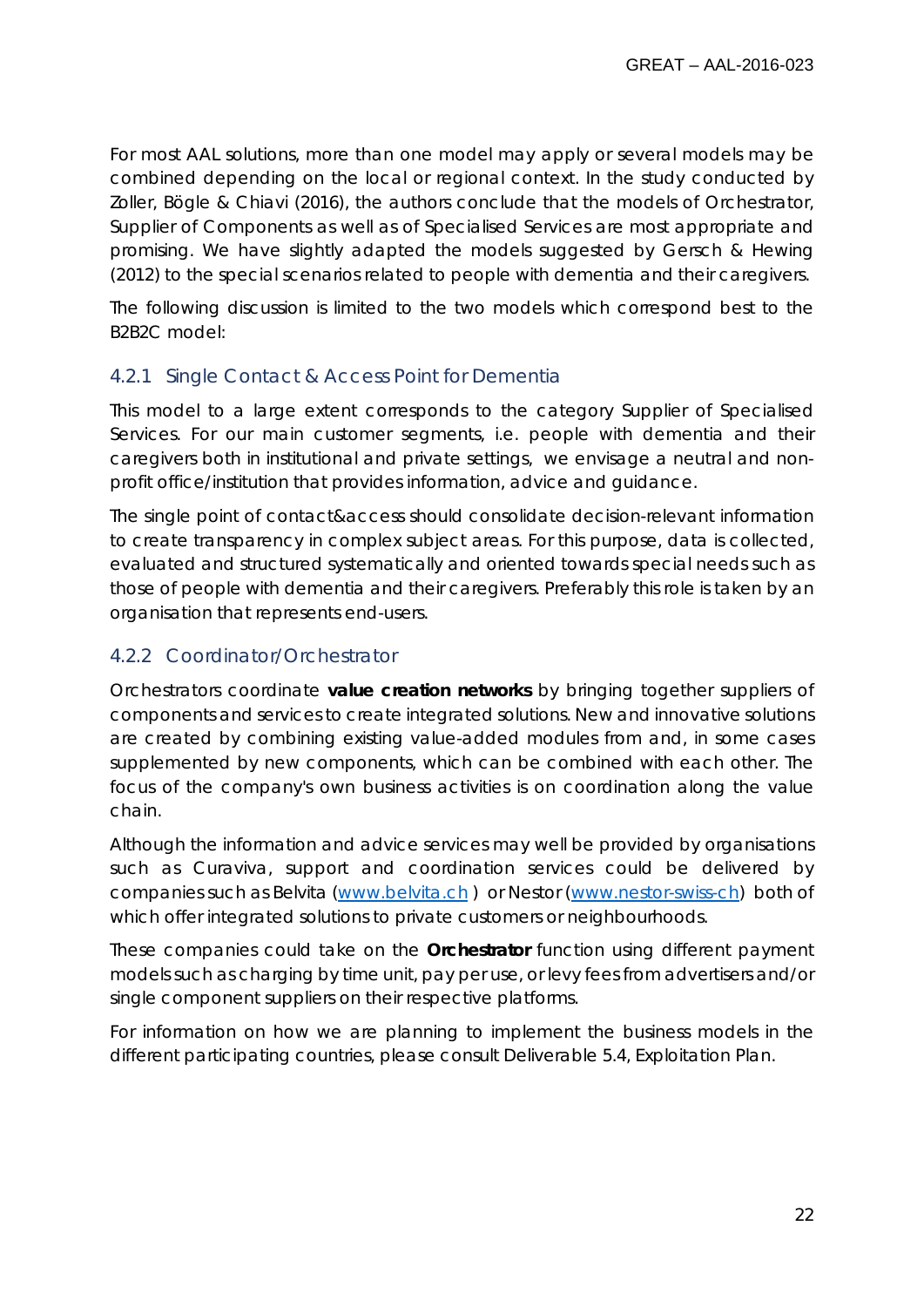# <span id="page-22-0"></span>5 Market segmentation

In the GREAT project, we distinguish between the following market segments:

- 1. Medical
- 2. Residential care (institutional setting)
- 3. Residential care (private setting)

The following discussion of the potential profitability of the different market segments is focused on the GREAT lighting. A recent market study<sup>[11](#page-22-2)</sup> on human centric lighting (which includes the GREAT luminaire) simulates segment-specific economic benefits on micro and macro level using the following **input parameters**: Energize, Alertness, Cognitive performance, Circadian stability, Sleep quality, Mood and Relaxation (nonvisual or biological benefits). Other parameters taken into account are Labour cost, Typical error rates and Investment needs.

The Calculation model distinguishes between the **micro-level** (perspective of individual investors, e.g. facility owners) and the **macro-level** (perspective of the general public, e.g. health insurances). For GREAT, the most relevant segment are Medical as well as Residential, both institutional settings (e.g. retirement/nursing homes) and private settings.

The quantified benefits expected for these segments, are discussed in the following section.

## <span id="page-22-1"></span>5.1 Quantified benefits in the medical market segment

The medical segment includes:

- hospitals, in particular corridors, recreation and ward rooms
- Focus on patients (and medical staff)

The estimates are based on the following use cases and assumptions:

- Hospital with a capacity of 1,000 beds and 1,500 employees
- 100k m² floor space, 48k m² relevant for Human Centric Lighting
- Capacity utilisation of 75%

 $\overline{a}$ 

- Average stay of 7 days per patient, i.e. ca. 39,000 patients per year
- Average diagnostic related flat rate: €3,000
- Average sick days per employee: 11.7
- Share of medication cost of "diagnostic related flat rate" and of total average health care costs: 20%

At the micro-level the following effects are expected, but – so the authors admit - not well researched yet.

<span id="page-22-2"></span><sup>11</sup> A.T. Kearney (2015) Human Centric Lighting: Going beyond energy efficiency. Presentation prepared for ZVEI and Lighting Europe.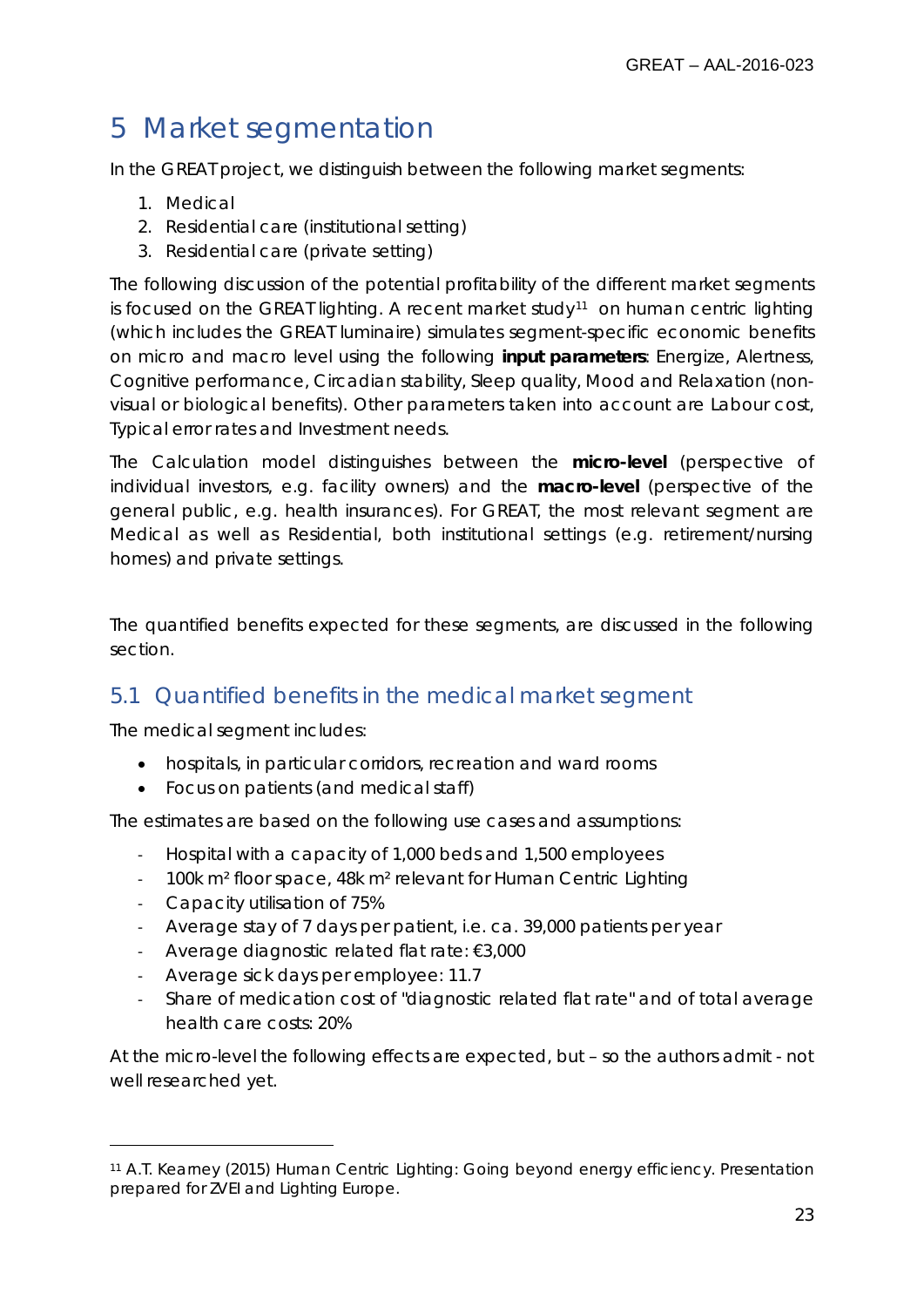

#### **Figure 6. Micro-level effects in the medical segment**

### <span id="page-23-0"></span>5.2 Quantified benefits in the institutional care segment

This market segment includes:

- Care homes for elderlies with and without physical constraints
- Focus on elderlies (and staff)

In the case of residential care in nursing homes, the authors specify the following use cases and assumptions:

- Retirement home with 100 beds, 90 inhabitants and 63 employees, which implies an intensive care setting
- 3,000 m² floor space, 2,010 m² relevant for Human Centric Lighting
- Fee per patient per year: € 30,000
- Capacity utilization of 90%
- Gross contribution margin of 45%
- $\epsilon$  2,568 monthly labour cost per employee
- 0.15 falls per bed per year

For retirement or nursing homes A.T. Kearney reckon that capacity utilization can significantly improve due to better well-being of residents at the micro level.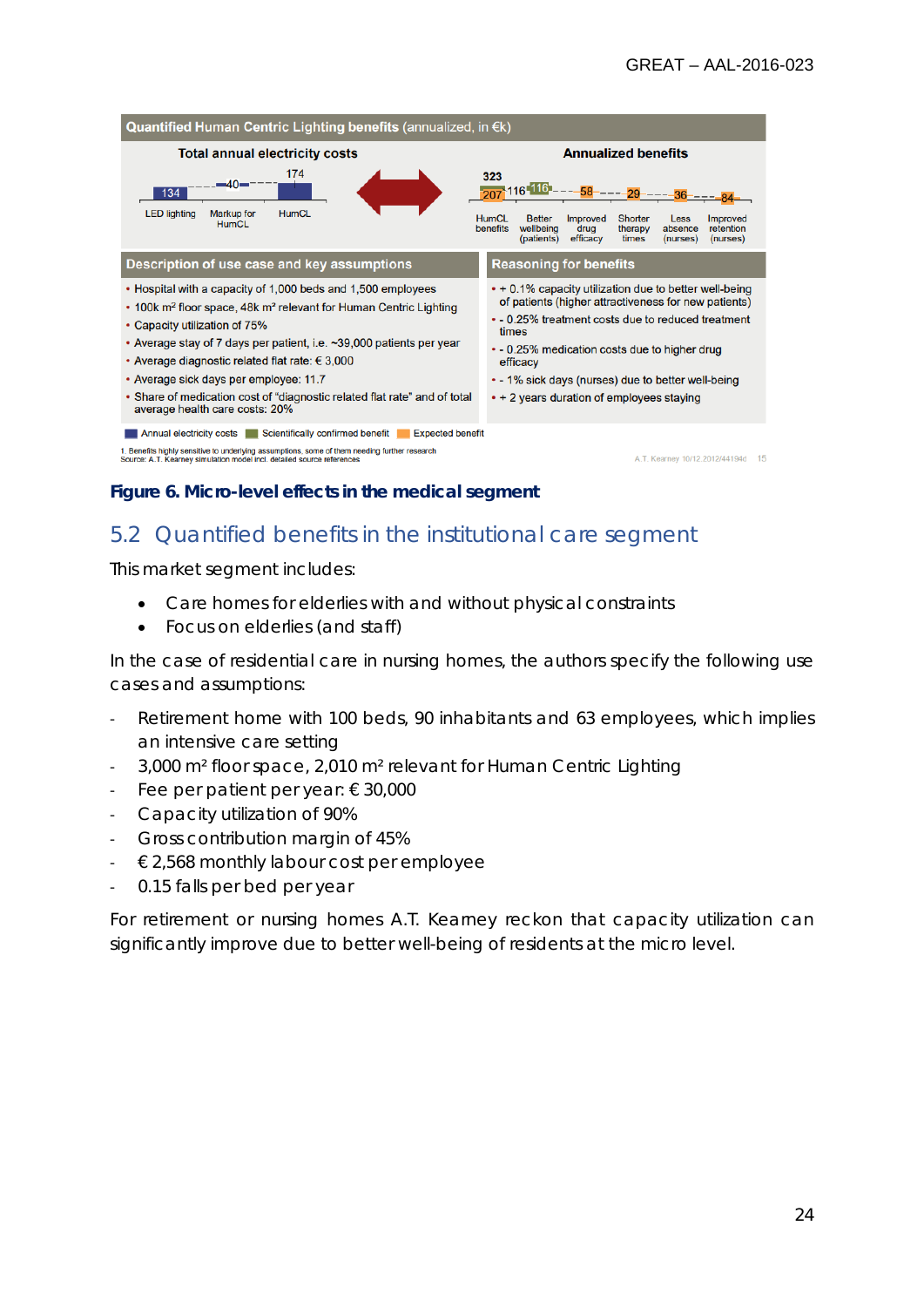

#### **Figure 7: Micro-level effects in the institutional care segment**

**At the macro level,** they expect significant additional benefits for the public healthcare system.



#### **Figure 8: Macro-level effects in the institutional care segment**

## <span id="page-24-0"></span>5.3 Quantified benefits in the private care segment

This market segment includes:

- Both own and rented flats and houses
- All income segments
- Including home offices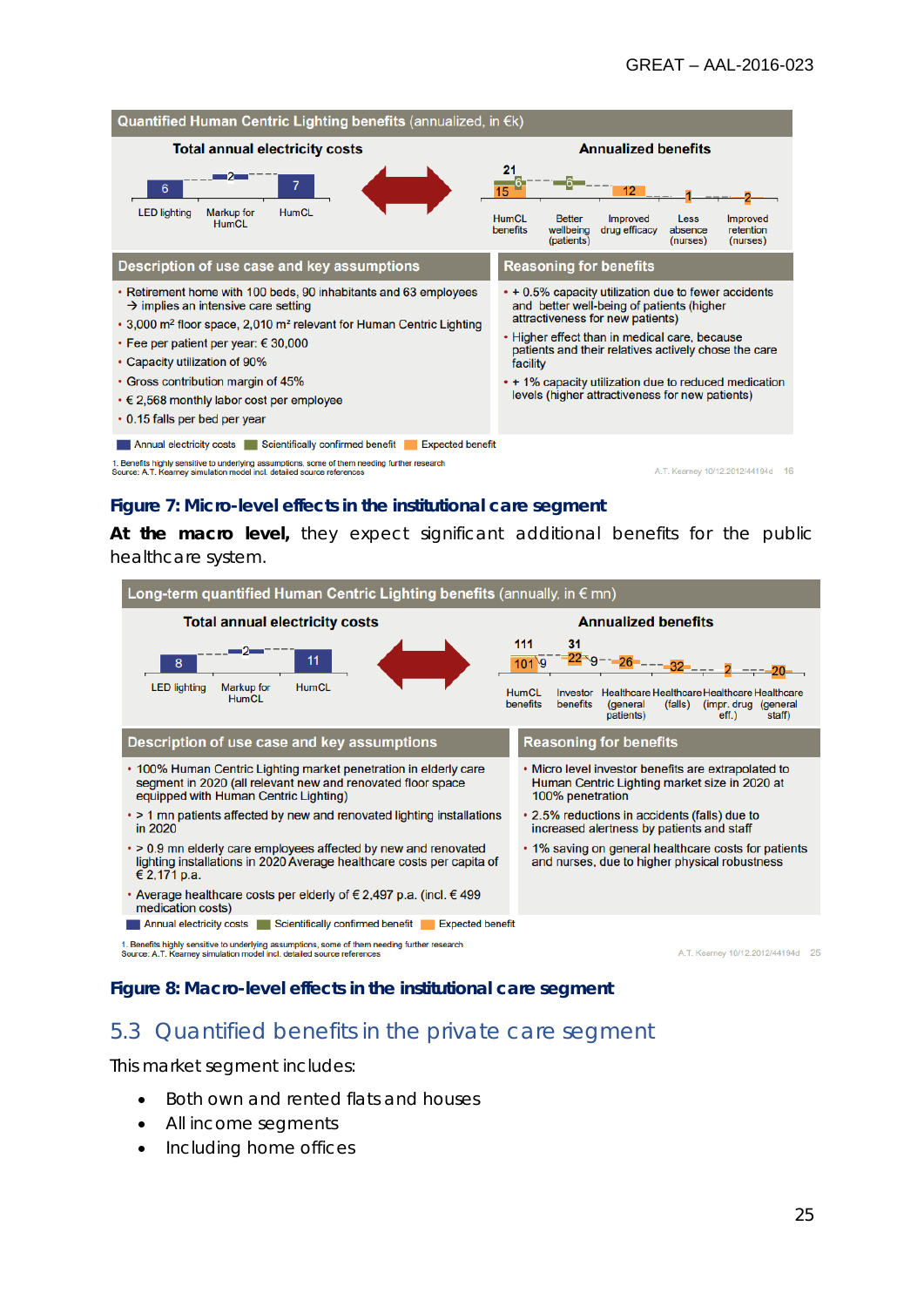In the private setting of residential care, benefits are mainly **driven by the deferred need for institutional care** (see below).



### **Figure 9: Macro-level effects in the private care segment**

According to the authors, the medical and elderly care segments show less attractive quantified benefits, as most savings cannot be realized by the investor, but by other stakeholders, e.g. insurance companies. They emphasize that in all cases benefits are highly sensitive to underlying assumptions, some of them needing further research.

## <span id="page-25-0"></span>5.4 Quantified benefits in other markets

According to the authors **the most significant quantified benefits are realized in industrial segments due to the dominant impact of productivity increases** (micro-level, i.e. individual investors). Relevant applications in industry are repetitive, manual tasks as well as advanced manual work with little to some automation, e.g. tool making. In the office segment, increased productivity can result in significant labour cost savings due to higher productivity, fewer sick days and less fluctuation of staff.

On the macro level (perspective of the general public, e.g. health insurances), simulations yield Human Centric Lighting effects for Europe in 2020 of up to  $\epsilon$  0.87 bn assuming a realistic market penetration (see Figure 2).

In offices, they expect significant additional benefits to be realized for the public healthcare system: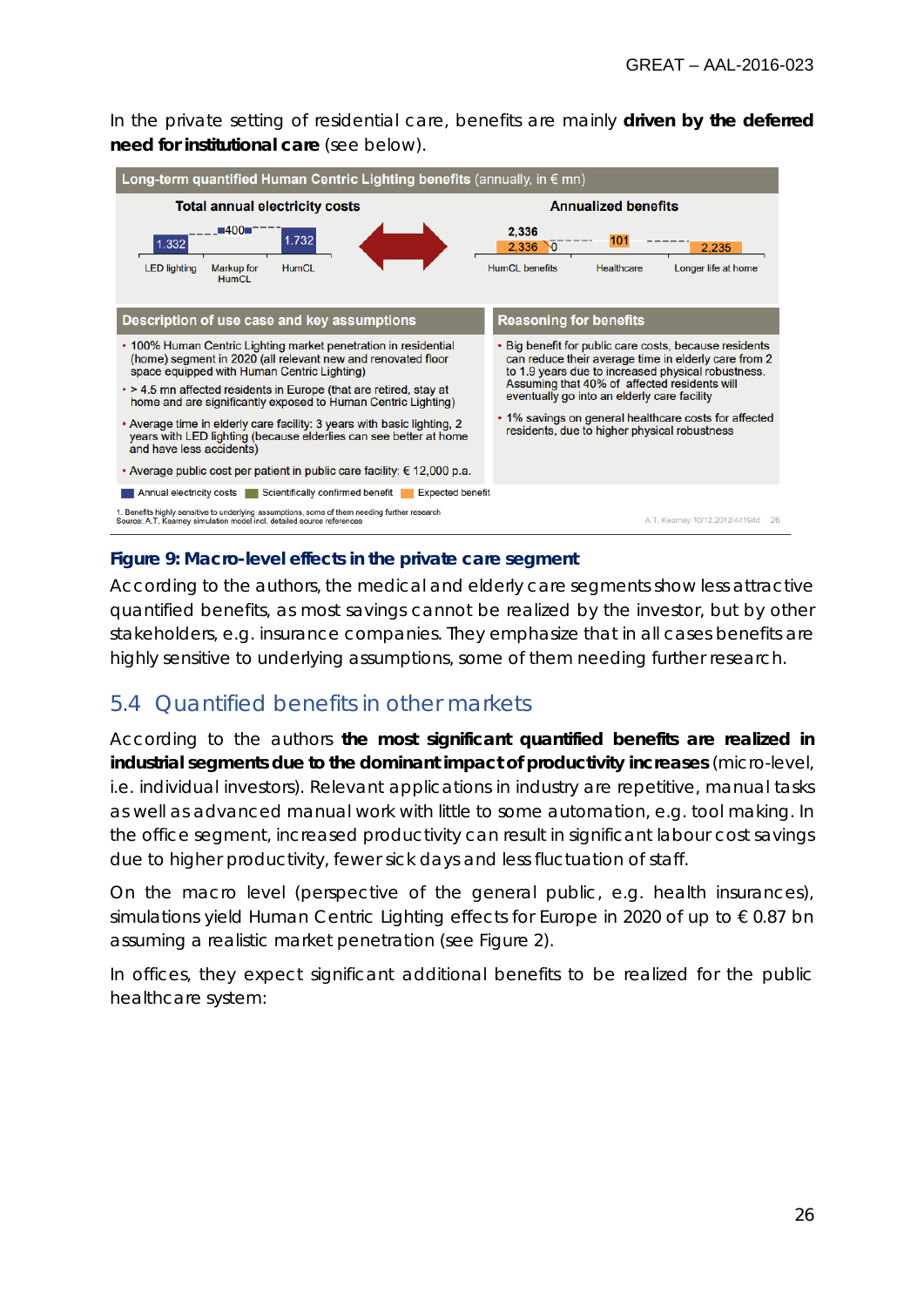

#### **Figure 10: Macro-level effects of the office segment in the public health sector**

The authors conclude that in most segments, benefits for owners and investors dominate. However, additional social and public benefits may also justify Human Centric Lighting mark-ups.

In the case of GREAT, we expect both benefits for individual investors and social and public benefits.

## <span id="page-26-0"></span>6 Market entry strategies

For the purpose of market entry, the marketing efforts will focus on three main target groups:

1) technically open-minded family/informal caregivers, who want to relieve the stress involved in taking care of persons with (early stage) dementia

2) care facilities (stationary and ambulatory) who want to improve their quality of service and reduce stress and burden for their personnel,

3) People with early stage dementia who want to maintain their autonomy and independent life as long as possible.

We expect that our proposed persuasive ambiences will reach the market in about one year after project completion. This will allow us to incorporate the feedback of users participating in the field trials. The relatively short time-span is feasible because we can build on well-proven and tested technologies and already existing home automation components as well as functioning light ambience algorithms and solutions from previous AAL projects.

The **strategies for market entry** can be summarised as follows:

- Provide a highly interoperable, modular and flexible system we will: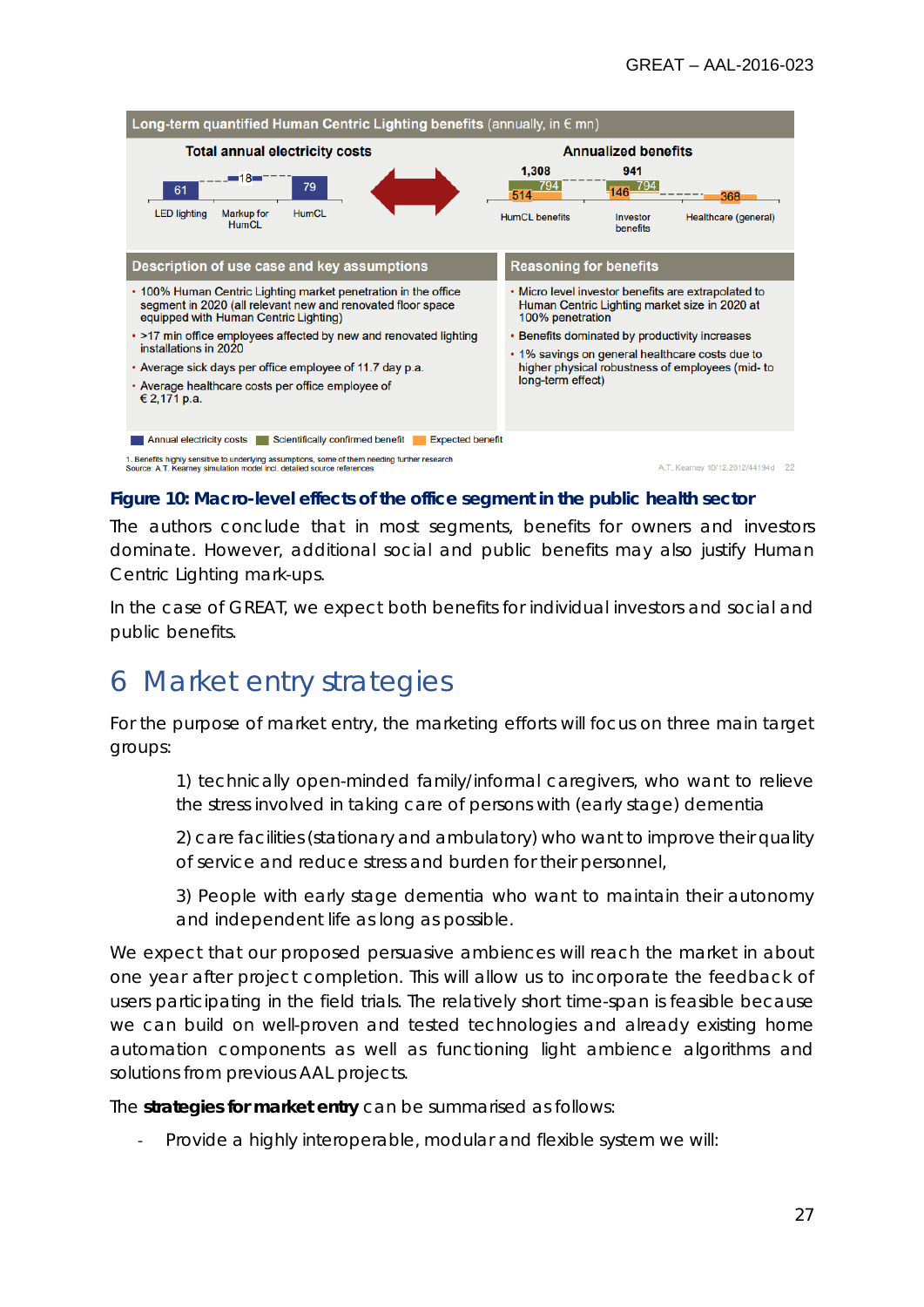- combine peer-to-peer network with server-based network to form a strong efficient portable and compatible network architecture
- allow easy integration with current bus systems like EIB/KNX, LM, DALI, EnOcean, BACnet, MODBUS, Beckhoff ADS and EtherCAT
- take care of hardware heterogeneity and allow different communication technologies like Ethernet, ZigBee, Bluetooth, WLAN
- implement a multilayered, modular software architecture to ensure effective configuring, scaling, and servicing
- use an open and documented plug-in-interface to give third-party developers the opportunity to create own applications for the modular system
- integrate app control

By integrating app control into our installations, the use, installation, configuration and update independent of time and place. Setup is faster and easier. Non-invasive maintenance is more efficient, meaning happier customers and less time spent on callouts.

With multiple intelligent control features that ensure the settings for the different modules is perfect for the current use of the room, app control gives users an easy way to control their comfort. It allows to manage preferences without needing to access a maintenance panel or central control, for example, easily set lighting scenes to activate at certain times and on certain days, depending on one's needs. Users can configure the app's functions and override automated settings to suit one's preferences.

As a result, we are confident that we can overcome existing market entry barriers by offering a reliable, easy to use solution, that has been validated by end-users, and which is broadly available and affordable.

# <span id="page-27-0"></span>7 Conclusions and future prospects

Based on the discussions in the previous sections we can conclude that the GREAT solution has great market potential because it fulfils all the prerequisites for successful commercialisation, namely:

- A proven demand in the marketplace
- Attractive value propositions and benefits for key stakeholders
- Trusted 3<sup>rd</sup> parties for customer access
- Focus on consumers' pain points

 $\overline{a}$ 

- No stigmatization thanks to highly attractive design
- The product is commercially viable (based on current cost estimates)<sup>[12](#page-27-1)</sup>

The industry partners are furthermore convinced of the market opportunities for the GREAT solution and committed to its commercialisation because it is aligned with their

<span id="page-27-1"></span><sup>&</sup>lt;sup>12</sup> For more information on the last three points, please consult the Intermediate Business Plan.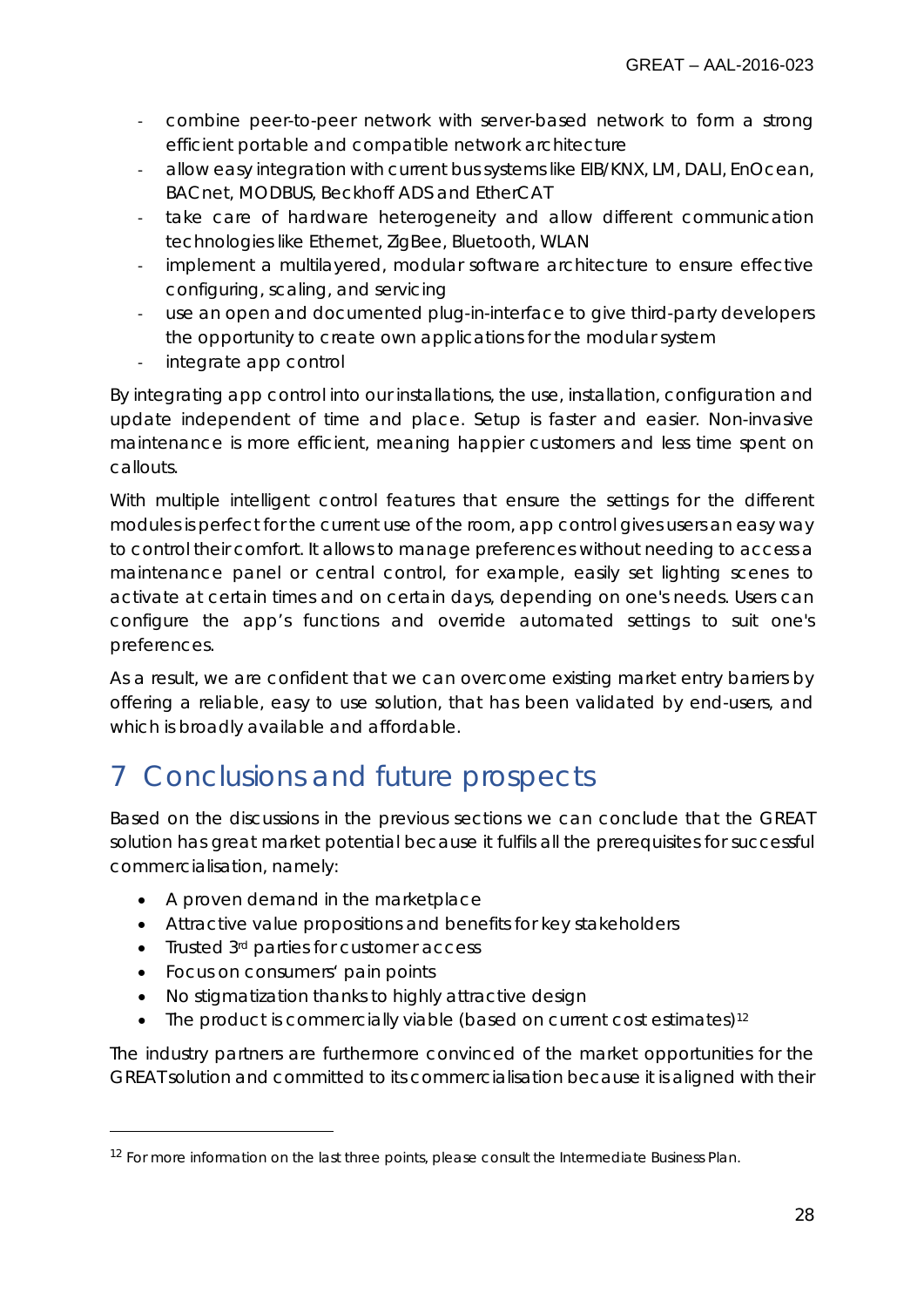companies' goals and strategies. In GREAT, all industry partners are highly motivated and capable of commercialising the developed solution. Each of them has a clear business case.

As far as future developments are concerned, it is above all **the self-learning aspect** that we shall pursue. In the field trials we process the HRV data and compare them with the observational data obtained as a result of dementia care mapping and the log data from the system. The results will provide valuable insights in the effects of light, sound and scent on people's mood. We expect these insights to help develop future products which integrate adaptive, self-learning software that automatically generates suggestions for calming or activating people with dementia.

By cooperating closely with the EU project *Repro-Light*, which is coordinated by Bartenbach and has just started, we will strengthen our conclusions and suggestions for designing future self-learning software. Repro-Light wants to respond to the increasing need for customised luminaires that are adapted to individual preferences. The project aims to create the first solution on the market to synchronise human-centric lighting to people's individual chronotypes and therefore achieve a much higher impact on their health than conventional HCL products.

Whilst the main target group remains people with dementia living in their own houses or in nursing homes, the project partners are aiming for a much larger market. The GREAT solution and the luminaire, in particular, is also relevant to settings and scenarios that demand a high degree of attention regardless the time of day, e.g. people engaged in shift or night work in hospitals, or people engaged in visually demanding tasks in offices.

According to the HCL study, the most significant quantified benefits are actually realized in industrial segments due to the dominant impact of productivity increases. However, the study also predicts that residential will become the largest market segment in absolute terms. accounting for 45 percent of the market in 2020! These estimates are very encouraging for the GREAT solution.